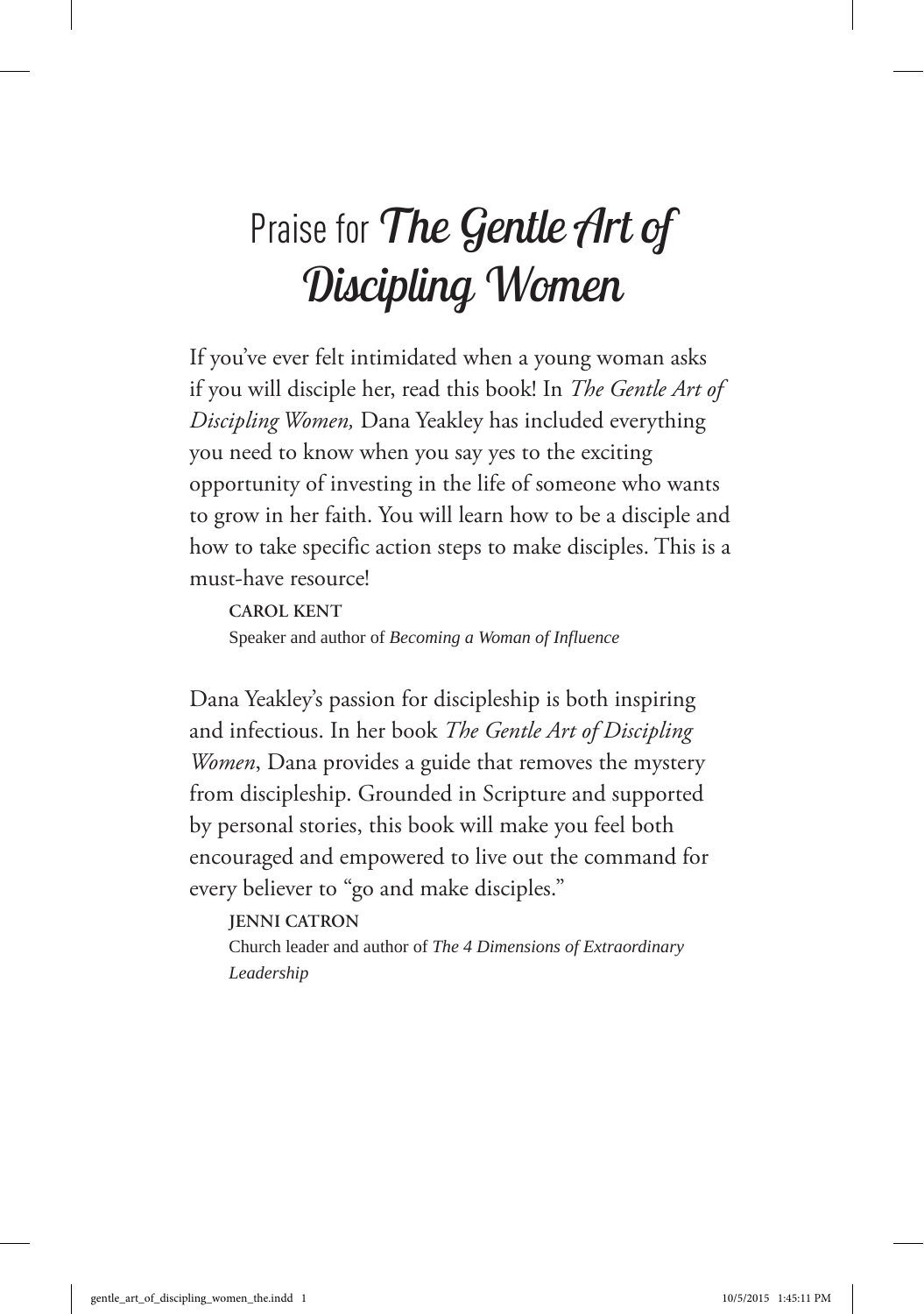Through the pages of this book, experienced discipler Dana Yeakley comes alongside those of us who want to disciple women but aren't sure how to start, whom to approach, what to do, or how to keep things on track to show us the way. This book is a great resource for any woman who wants a front row seat to see the Word of God bring change to the life of another woman.

#### **NANCY GUTHRIE**

Bible teacher and author of the *Seeing Jesus in the Old Testament* Bible study series

In a culture where our identity is often focused on what we do, Dana places equal emphasis on being a mature disciple before we do anything for God. With a solid foundation of faith and security in our identity in Christ, we can confidently engage others with proper motivation and intentionally colabor with God in the gentle art of disciplemaking.

#### **KIMBERLY MATTHISEN**

Alongside Women and National Leadership Team, Navigators of Canada

Dana's book is full of important, life-giving lessons on both being a disciple and leading others in purposeful discipleship relationships. A great tool for every woman who takes Jesus' call to "go and make disciples" seriously.

#### **JESSIE MINASSIAN**

Resident "big sis" at LifeLoveandGod.com and author of *Unashamed*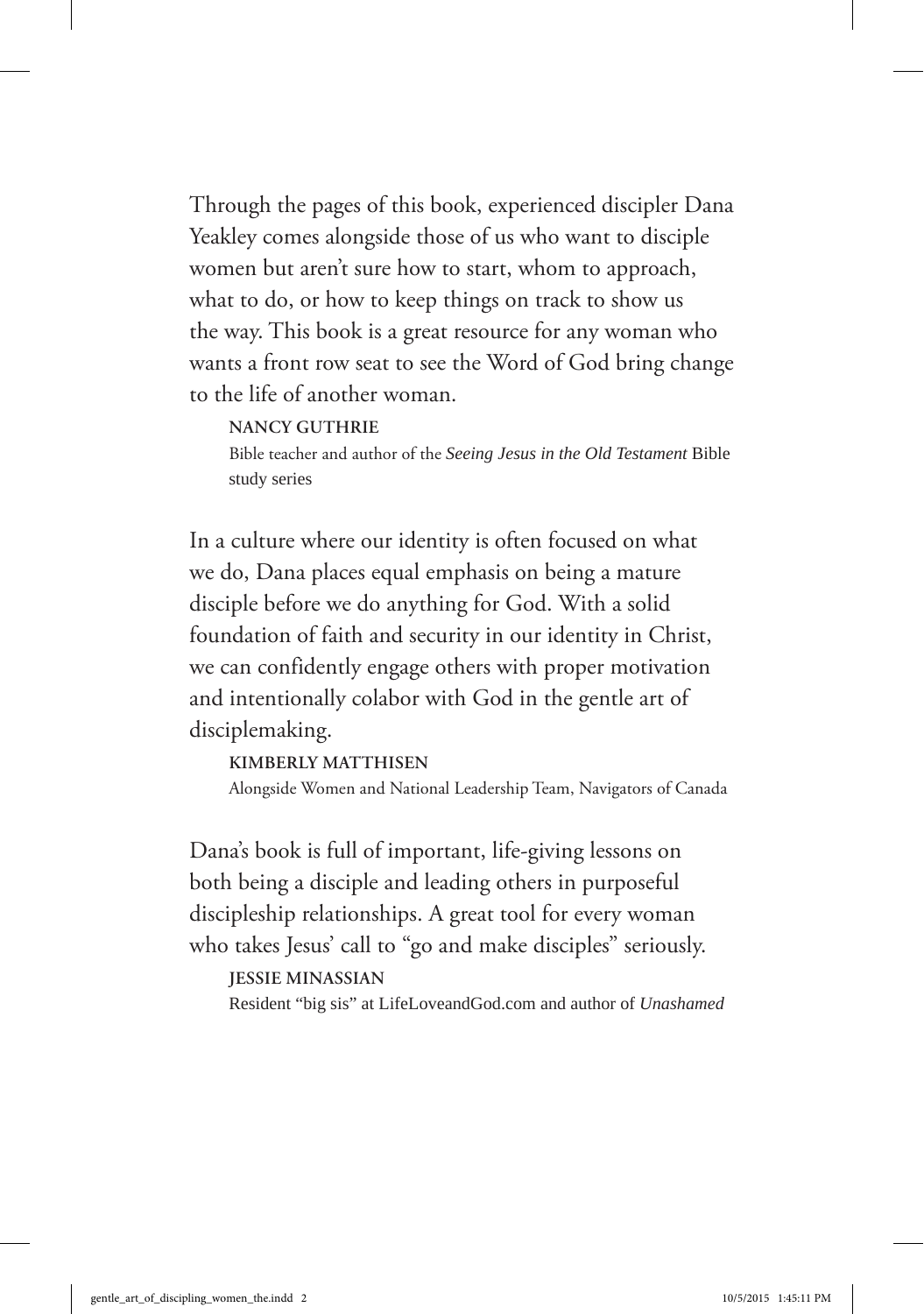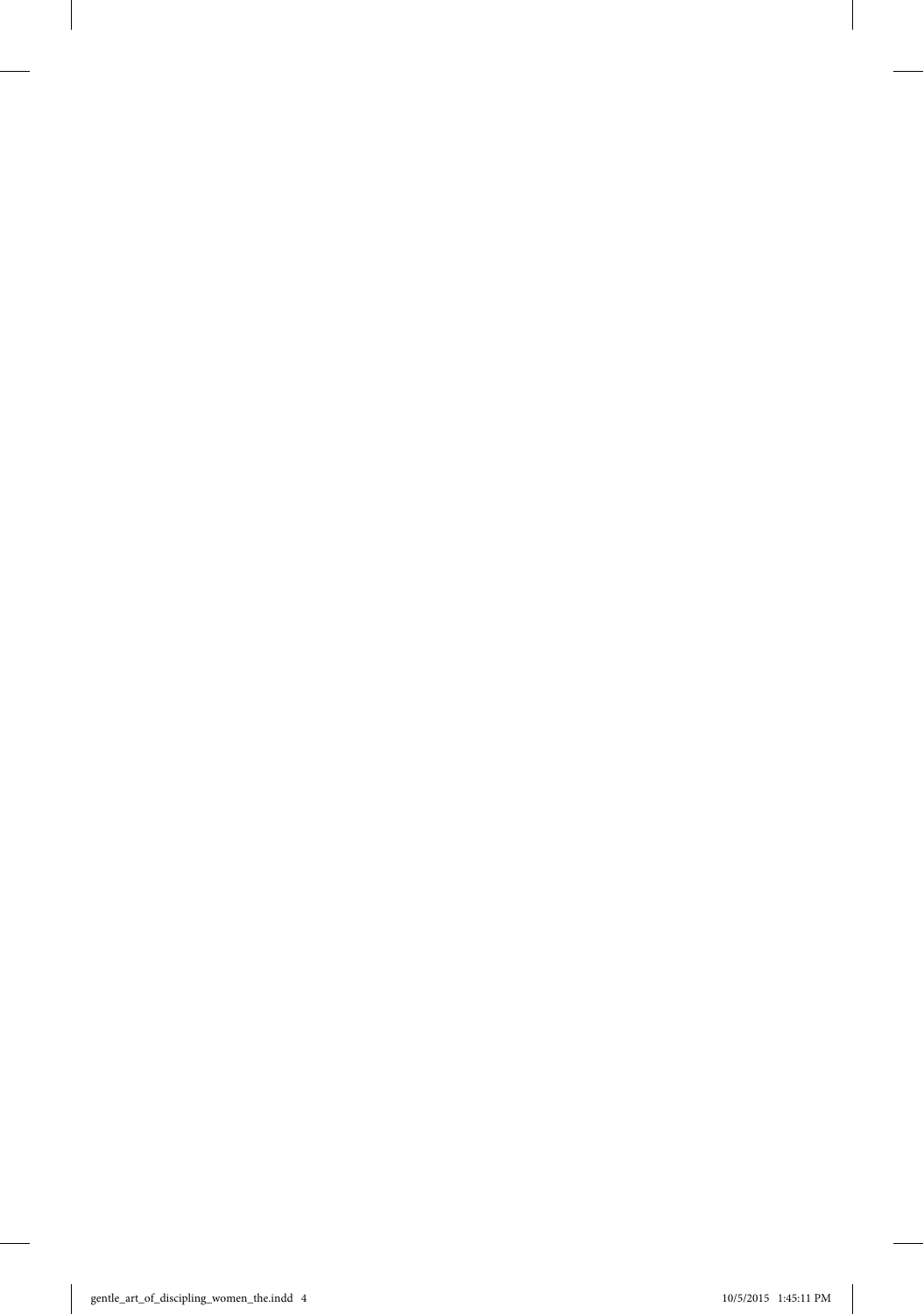# THE GENTLE ARTI discipling WOMFN NURTURING AUTHENTIC FAITH IN OURSELVES AND OTHERS DANA YEAKLEY



*A NavPress resource published in alliance with Tyndale House Publishers, Inc.*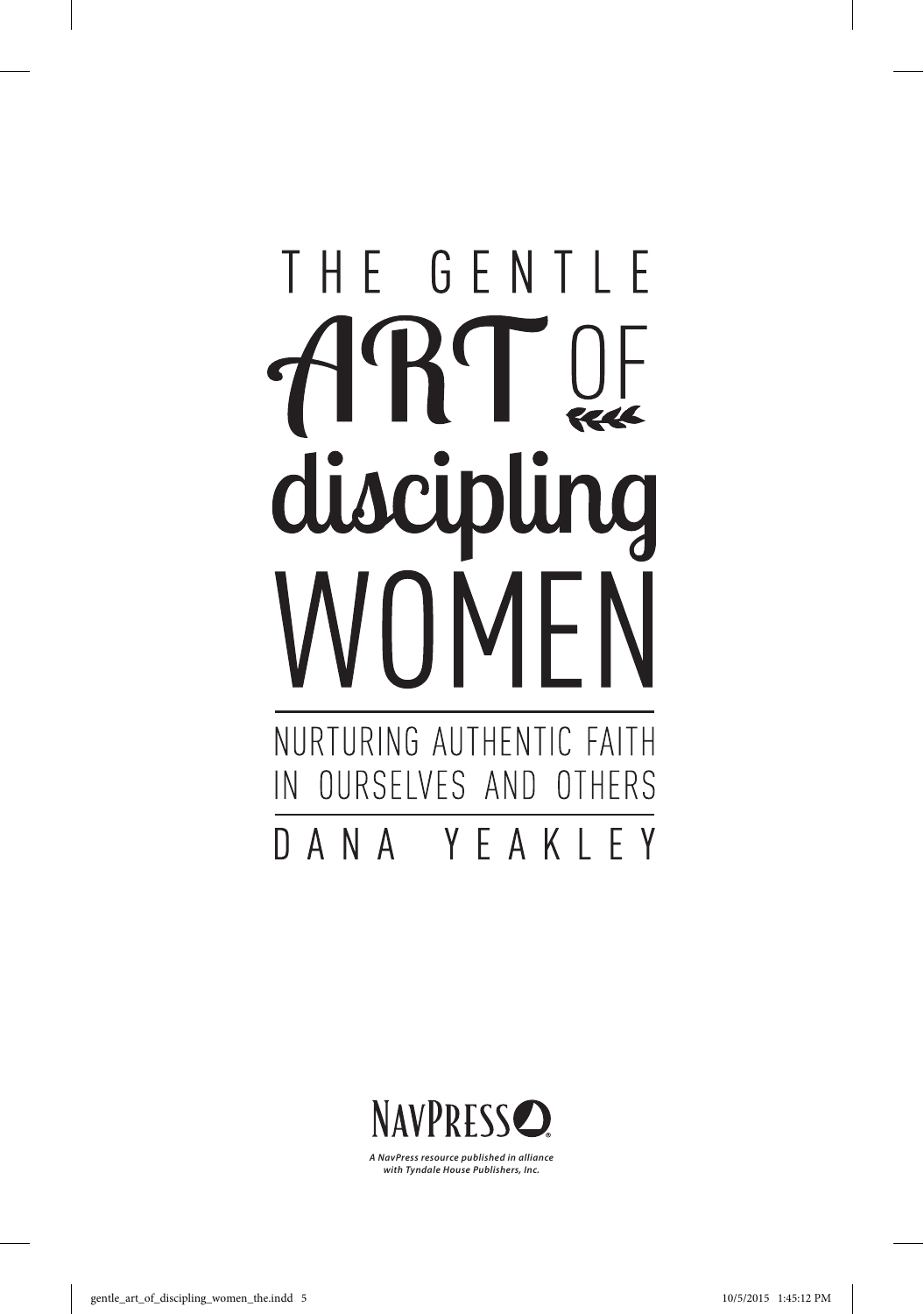## NAVPRESSO.

NavPress is the publishing ministry of The Navigators, an international Christian organization and leader in personal spiritual development. NavPress is committed to helping people grow spiritually and enjoy lives of meaning and hope through personal and group resources that are biblically rooted, culturally relevant, and highly practical.

#### **For more information, visit www.NavPress.com.**

*The Gentle Art of Discipling Women: Nurturing Authentic Faith in Ourselves and Others*

Copyright © 2015 by Dana Yeakley. All rights reserved.

A NavPress resource published in alliance with Tyndale House Publishers, Inc.

*NAVPRESS* and the NAVPRESS logo are registered trademarks of NavPress, The Navigators, Colorado Springs, CO. TYNDALE is a registered trademark of Tyndale House Publishers, Inc. Absence of connection with marks of NavPress or other parties does not indicate an absence of registration of those marks.

Cover design by Jennifer Ghionzoli

Cover photograph of steam copyright © George Dolgikh/Dollar Photo Club. All rights reserved. Cover photographs of mugs and book copyright © Claudia Lommel/Stocksy. All rights reserved. Cover and interior photograph of wood copyright © wayne\_0216/Dollar Photo Club. All rights reserved. Cover and interior illustration of watercolor flowers by swiejko/Creative Market. All rights reserved. Cover and interior watercolor background copyright © bruniewska/Dollar Photo Club. All rights reserved.

Cover and interior icons from Faith Icons by Table Project, licensed under a Creative Commons Attribution-ShareAlike 3.0 License. Based on a work at komodomedia.com.

The Team: Don Pape, Publisher; Caitlyn Carlson, Acquiring Editor

All Scripture quotations, unless otherwise indicated, are taken from the Holy Bible, *New International Reader's*<br>Version<sup>s</sup> NIN<sup>N</sup>® Copyright © 1995, 1996, 1998 by Biblica, Inc.® Used by permission. All rights reserved<br>ww worldwide. Scripture quotations marked AMP are taken from the *Amplified Bible*,® copyright © 1954, 1958,<br>1962, 1966, 1965, 1987 by The Leghnere Francheige, Used by negativize, Seringue questions marked ESS 1962, 1964, 1965, 1987 by The Lockman Foundation. Used by permission. Scripture quotations marked ESV<br>are taken from *The Holy Bible*, English Standard Version® (ESV®), copyright © 2001 by Crossway, a publishing<br>misitem o ministry of Good News Publishers. Used by permission. All rights reserved. Scripture quotations marked MSG are taken from *THE MESSAGE* by Eugene H. Peterson, copyright © 1993, 1994, 1995, 1996, 2000, 2001, 2002. Used by permission of NavPress Publishing Group. All rights reserved. Scripture quotations marked 2012, 1963, 1971, 1972, 2008, 1971, 1972, 2008, 1971, 1972, 2008, 1971, 1972, 2008, 1971, 1972, 2008, 1971, 1972, 2008 1973, 1975, 1977, 1995 by The Lockman Foundation. Used by permission. Scripture quotations marked<br>NIV are taken from the Holy Bible, *New International Version*,® *NIV.*® Copyright © 1973, 1978, 1984, 2011<br>by Biblica, Inc. taken from the *Holy Bible*, New Living Translation, copyright © 1996, 2004, 2007, 2013 by Tyndale House<br>Foundation. Used by permission of Tyndale House Publishers, Inc., Carol Stream, Illinois 60188. All rights reserved. Scripture verses marked *Phillips* are taken from *The New Testament in Modern English* by J. B. Phillips, copyright © J. B. Phillips, 1958, 1959, 1960, 1972. All rights reserved.

Some of the anecdotal illustrations in this book are true to life and are included with the permission of the persons involved. All other illustrations are composites of real situations, and any resemblance to people living or dead is coincidental.

#### **Library of Congress Cataloging-in-Publication Data**

Yeakley, Dana.

The gentle art of discipling women : nurturing authentic faith in ourselves and others / Dana Yeakley. pages cm Includes bibliographical references. ISBN 978-1-63146-382-2 1. Church work with women. 2. Discipling (Christianity) I. Title. BV4445.Y43 2016 259.082--dc23 2015033532

Printed in the United States of America

|  |  |       | 21  20  19  18  17  16  15 |  |
|--|--|-------|----------------------------|--|
|  |  | 4 3 2 |                            |  |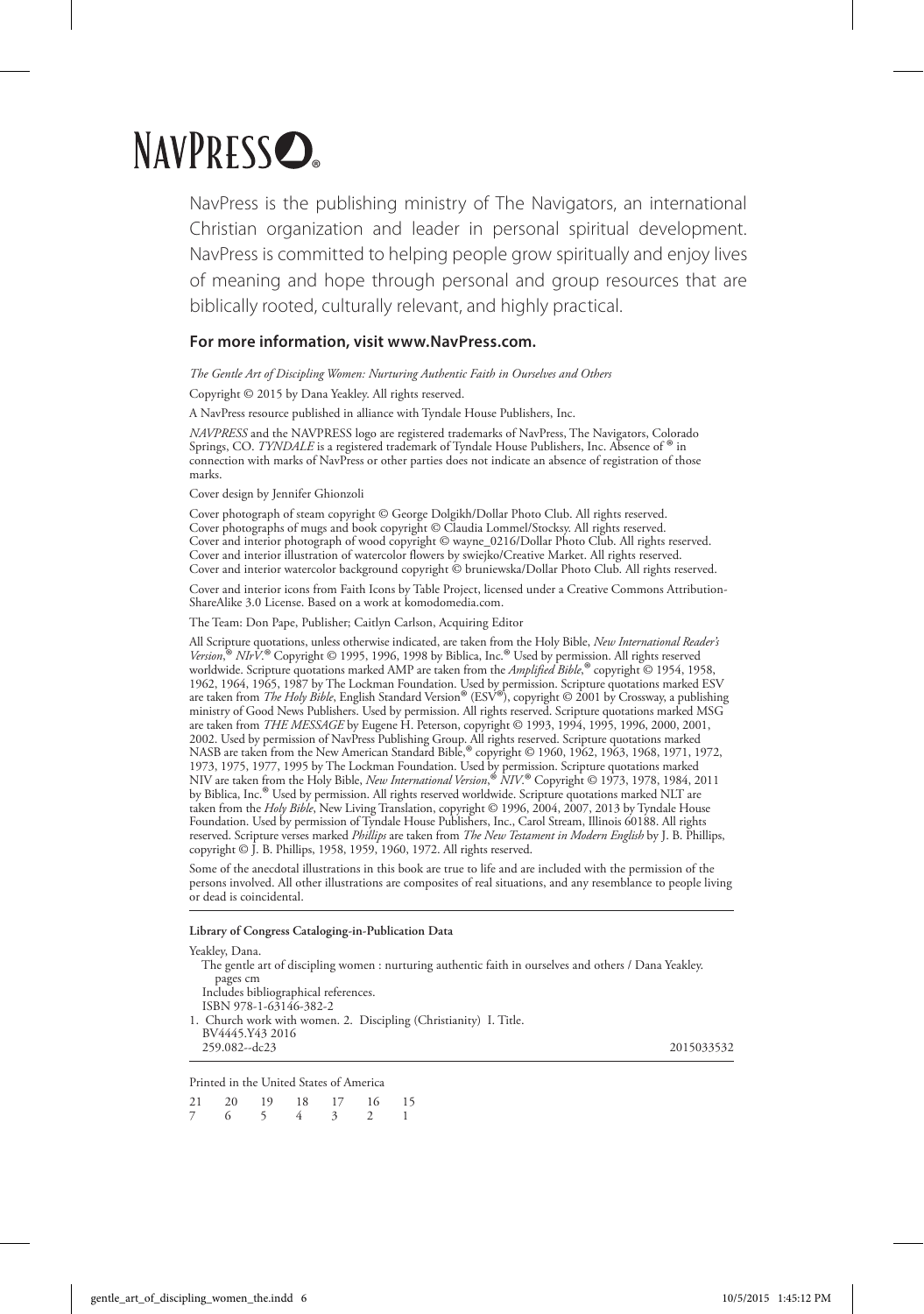*To my mom and her mom, Mammaw, who modeled a life of faith and prayer and passed their love for Jesus on to me.*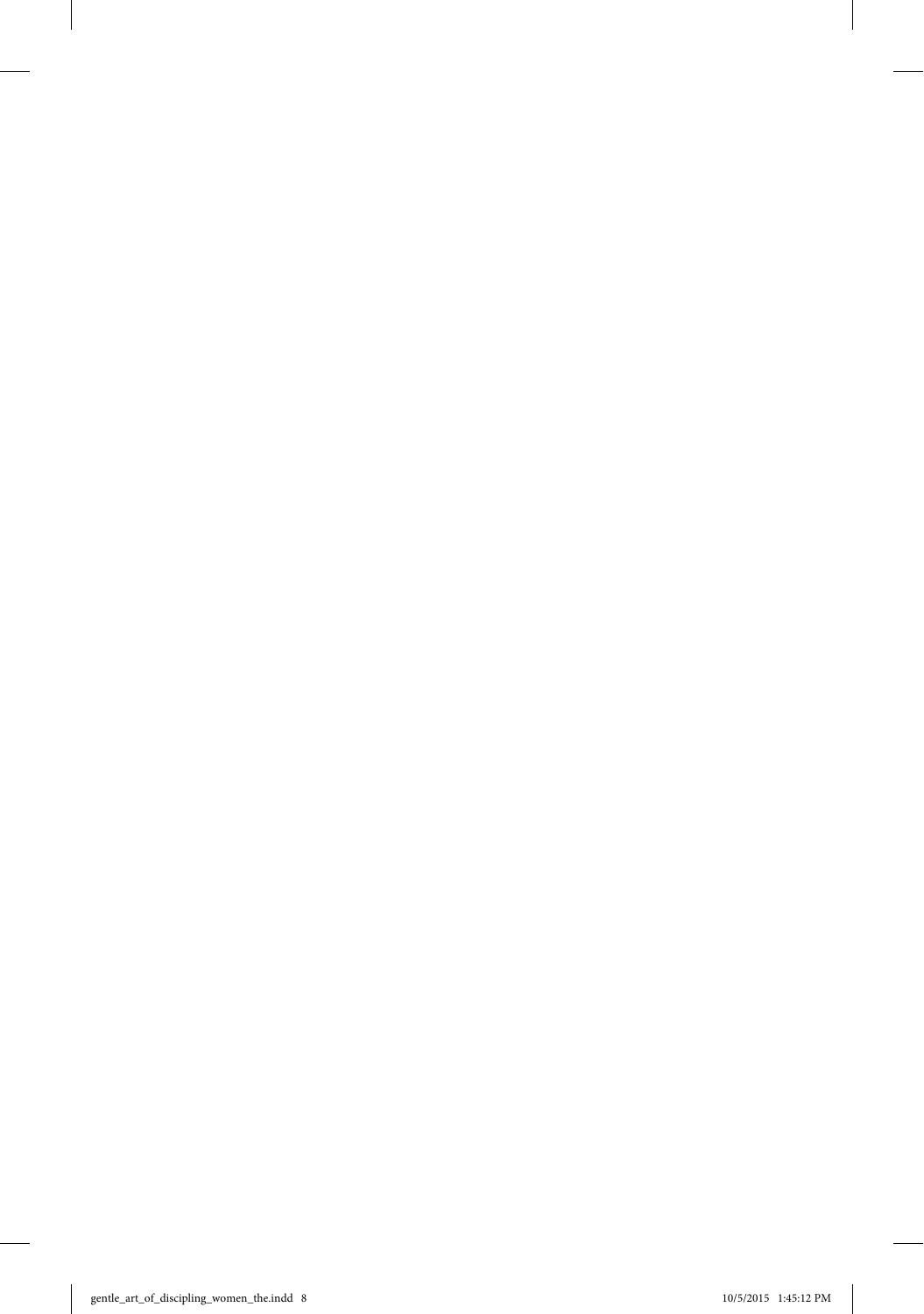*Contents*

 $\begin{picture}(100,10) \put(0,0){\vector(0,1){20}} \put(10,0){\vector(0,1){20}} \put(10,0){\vector(0,1){20}} \put(10,0){\vector(0,1){20}} \put(10,0){\vector(0,1){20}} \put(10,0){\vector(0,1){20}} \put(10,0){\vector(0,1){20}} \put(10,0){\vector(0,1){20}} \put(10,0){\vector(0,1){20}} \put(10,0){\vector(0,1){20}} \put(10,0){\vector(0,1){20}} \put(10,0){\vector($ 

Introduction XI

### PART ONE: Be His Disciple

CHAPTER ONE: We Are Forgiven  $5$ 

CHAPTER TWO: We Are Safe 19

- CHAPTER THREE: We Have Access 33
	- CHAPTER FOUR: We Are Becoming 49

### PART TWO: Make a Disciple 69

| CHAPTER FIVE: How Do We Create a<br>Ufe-Giving Atmosphere? 77              |
|----------------------------------------------------------------------------|
| CHAPTER SIX: Whom Do We Help? 101                                          |
| chapter seven: $\,$ What Do We Share? $\,$ 119 $\,$                        |
| CHAPTER EIGHT: How Does Discipling One-on-One<br><b>Actually Work?</b> 149 |
| Leader's Guide 173                                                         |
| Notes 179                                                                  |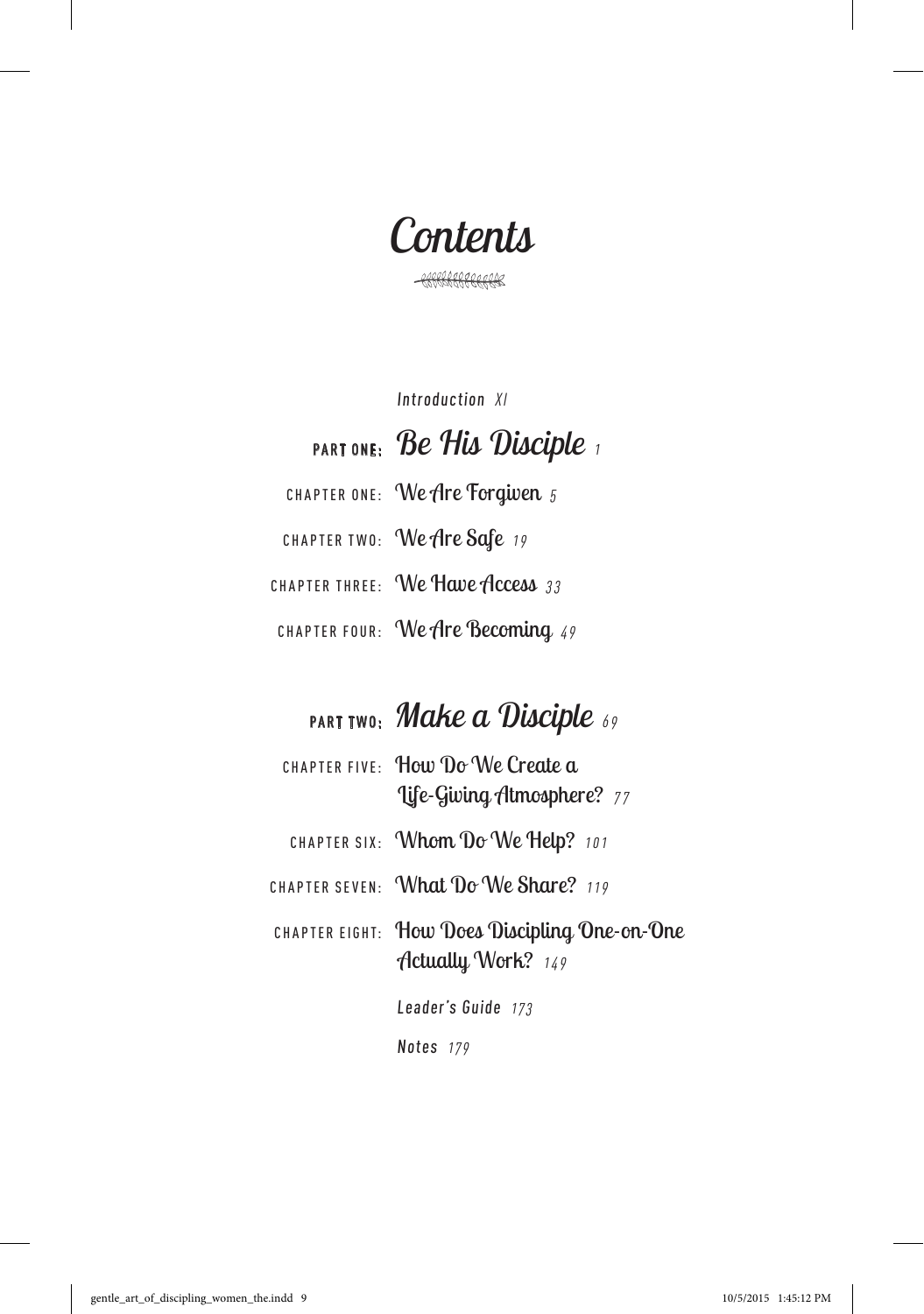I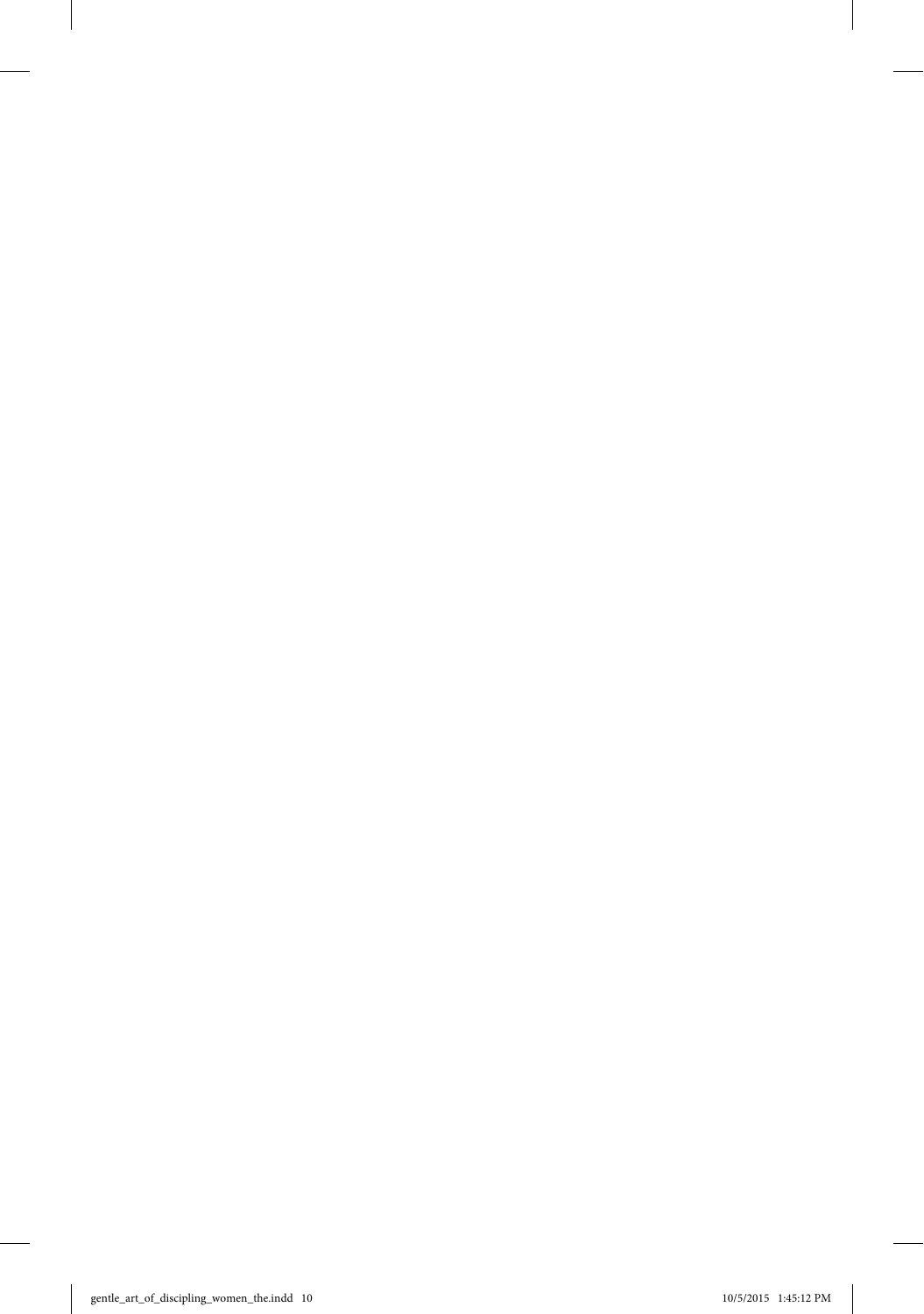

#### DESIGNED FOR DISCIPLESHIP

Emily fidgeted with her coffee cup. Marcia was running late. They'd gotten to know each other a little at church. Emily, though honored, had been taken aback when Marcia, a new Christian, had asked Emily to disciple her. She had stammered out a yes without thinking and now was wondering what exactly she'd gotten herself into. Emily was a Christian—had been following Jesus for years—and of course she knew she was *supposed* to be discipling people. Something within her longed to help Marcia grow. But now, in the midst of this busy coffee shop, her coffee going cold and her mind going blank, she felt utterly inadequate. Marcia was looking for her to do something, but Emily had no idea where to start.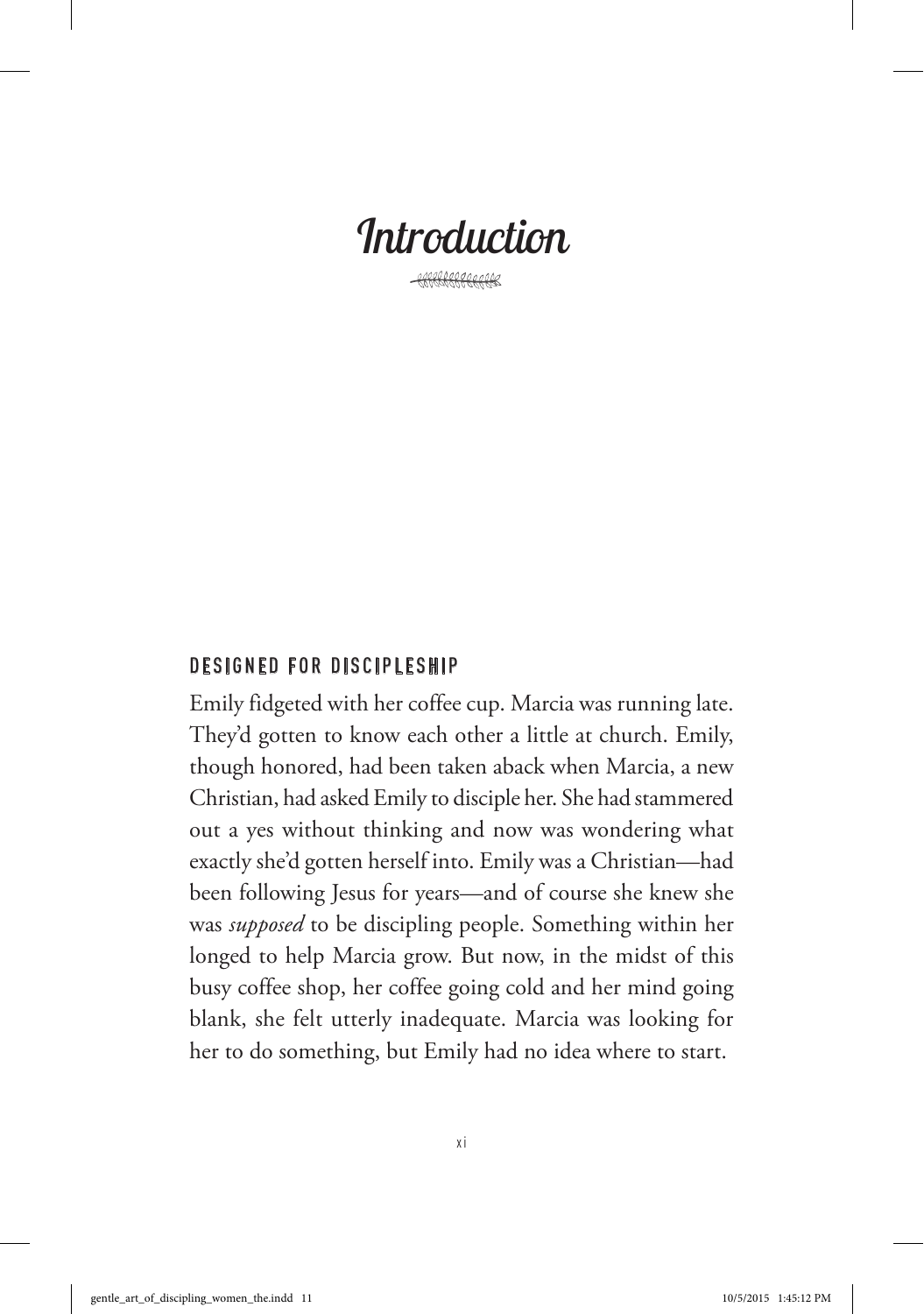Have you ever felt this way? Maybe you haven't thought of it in terms of the word *discipleship*, but perhaps someone has asked you to help her grow, or simply has looked to you for guidance in her relationship with Christ—and you feel illequipped to do whatever this "discipling" thing is supposed to be.

What do you think when you hear the word *discipleship*? A lot of us might look at Jesus' command in Matthew 28 to "go and make disciples of all nations," and we nod our heads. But when we get down to it, the actual "going and making disciples" part can feel intimidating, insurmountable, or simply confusing.

Even though we want to—and in fact are designed—to disciple others, we let our confusion and lack of information hold us hostage. Later in this book we will get to Jesus' definition of *discipleship*— our most important guide for discipling— but to get started, let's consider the dictionary definition Daniel Webster gives us: "Someone who accepts and helps to spread the teachings of a famous person."1 Webster nails it! Indeed, discipleship means accepting and helping to spread the words of Jesus. Could it really be that simple?

Yes, discipling another woman is a doable task. Throughout this book, I want to walk alongside you, encouraging you to find your God-given ability to disciple another woman in your life. I'll be with you in spirit as you uncover the assurance and freedom God offers each of His daughters who want to follow Him in obedience into this gentle art of discipling women.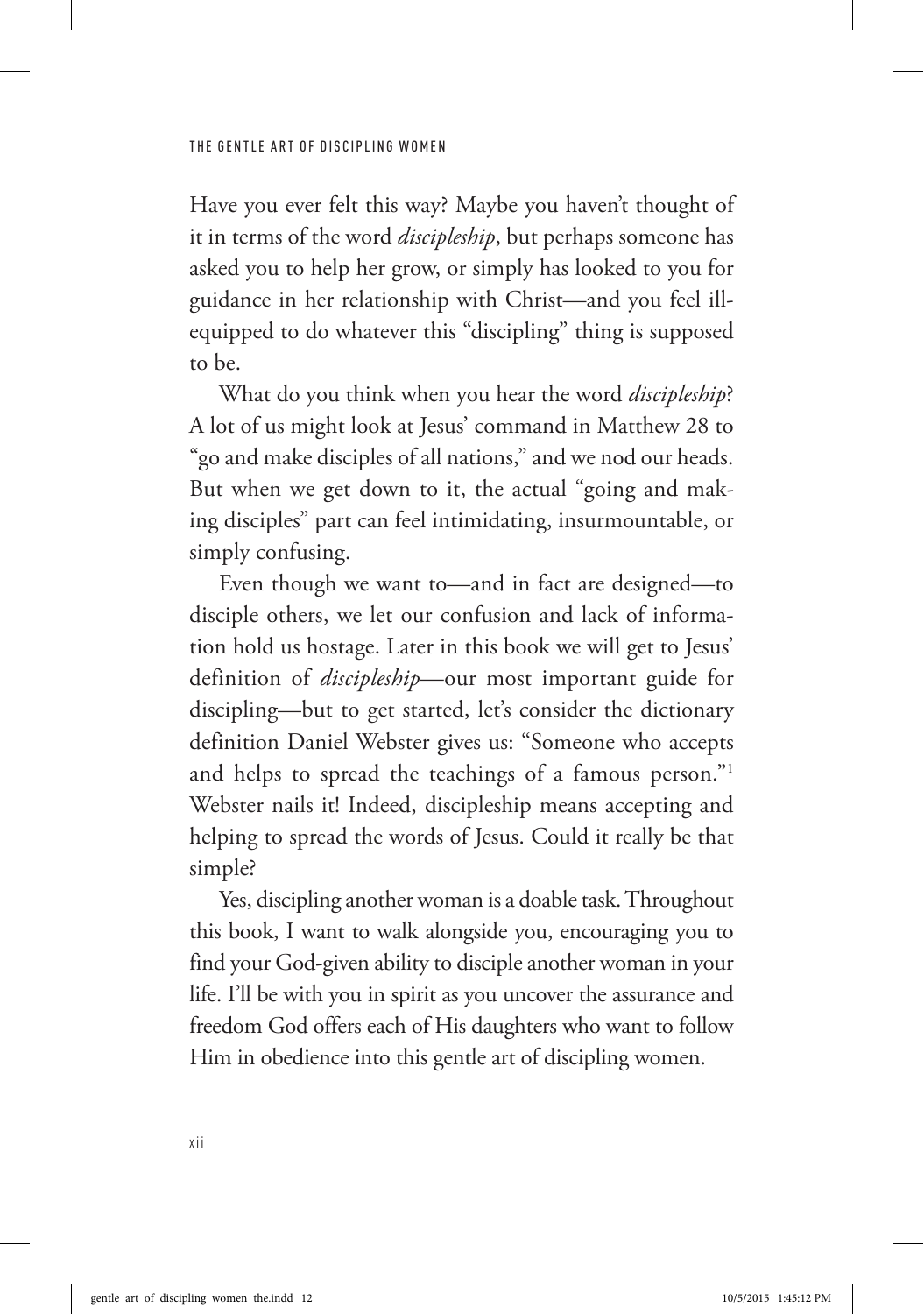#### WHY "GENTLE"?

The Lord and King is coming with power.

He rules with a powerful arm.

He has set his people free.

He is bringing them back as his reward.

He has won the battle over their enemies.

He takes care of his flock like a shepherd.

He gathers the lambs in his arms. He carries them close to his heart.

He gently leads those that have little ones. ISAIAH 40:10-11

Isaiah 40:10 shows us a bold and compelling description of our almighty God— and in the very next verse, this same God is described as a protective shepherd who gently gathers lambs in His arms. If we wish to disciple other women, we need that powerful ruler supernaturally surrounding us and filling us— but we can also be thankful knowing that He attends us and those we help as a gentle shepherd. We can gently disciple others with His omnipotent pastoral care and support.

As our gentle shepherd, Jesus "gently leads those that have little ones" (v. 11). When I read this, I picture a young mother holding her newborn. There is never a more vulnerable time for mother or baby than the first days or weeks of the little one's life! I remember the vulnerability I felt as I raised my

xiii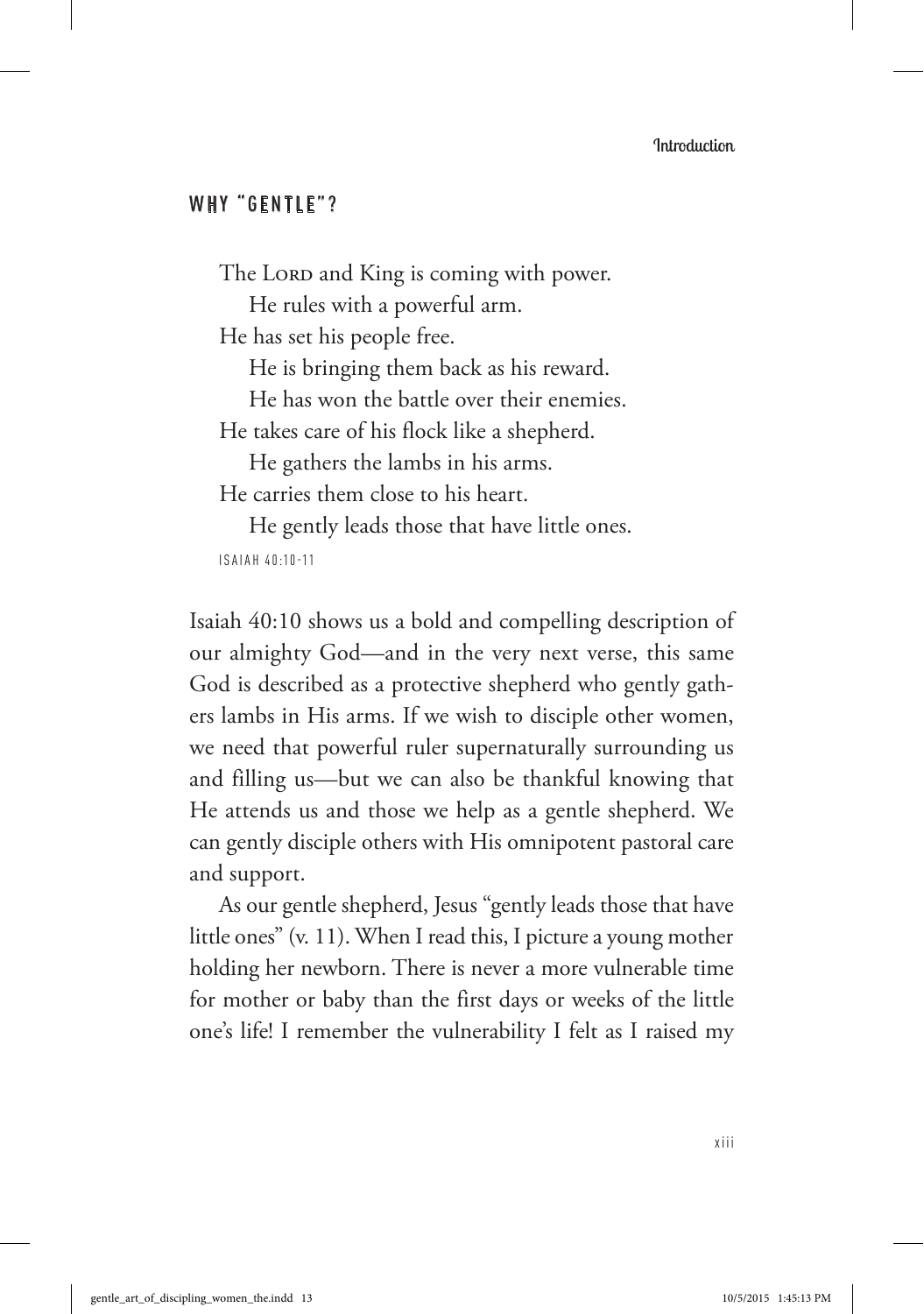three children, and more recently I have watched the empathetic care of my daughters for their children. As women, we have been created with that sensitivity and vulnerability whether we have had children or not.

Biologically, there are hormones every woman needs: estrogen, oxytocin, and progesterone. Sometimes I refer to these hormones as "drugs" that we have been placed on so that we can do what we are created to do! We have all experienced the side effects of these "drugs" when we experience PMS, but these hormones also give us wonderful capabilities. We are able to sense what people—whether our friends, husbands, or children—need. We can quickly tell how someone else feels. Sometimes it seems as though we have eyes in the back of our heads!

This nurturing quality we possess within our feminine design is our greatest resource as we respond to Christ's call to make disciples. Disciplers are nourishers. They are sensitive. They are relationally aware. They give attention to the spiritual dietary needs of those they help. They place themselves in a position of vulnerability for the sake of those they help. And because Jesus gently cares for us and leads us, we are compelled to gently disciple others.

I am thankful for the gentleness that Jesus has continued to show me throughout my life as I have walked with Him. And how important it is that we offer gentleness as we disciple! This gentleness does not mean that we are indifferent to the damaging life choices or attitudes of those around us. Nor does it mean that we endorse the pervasive victim mentalities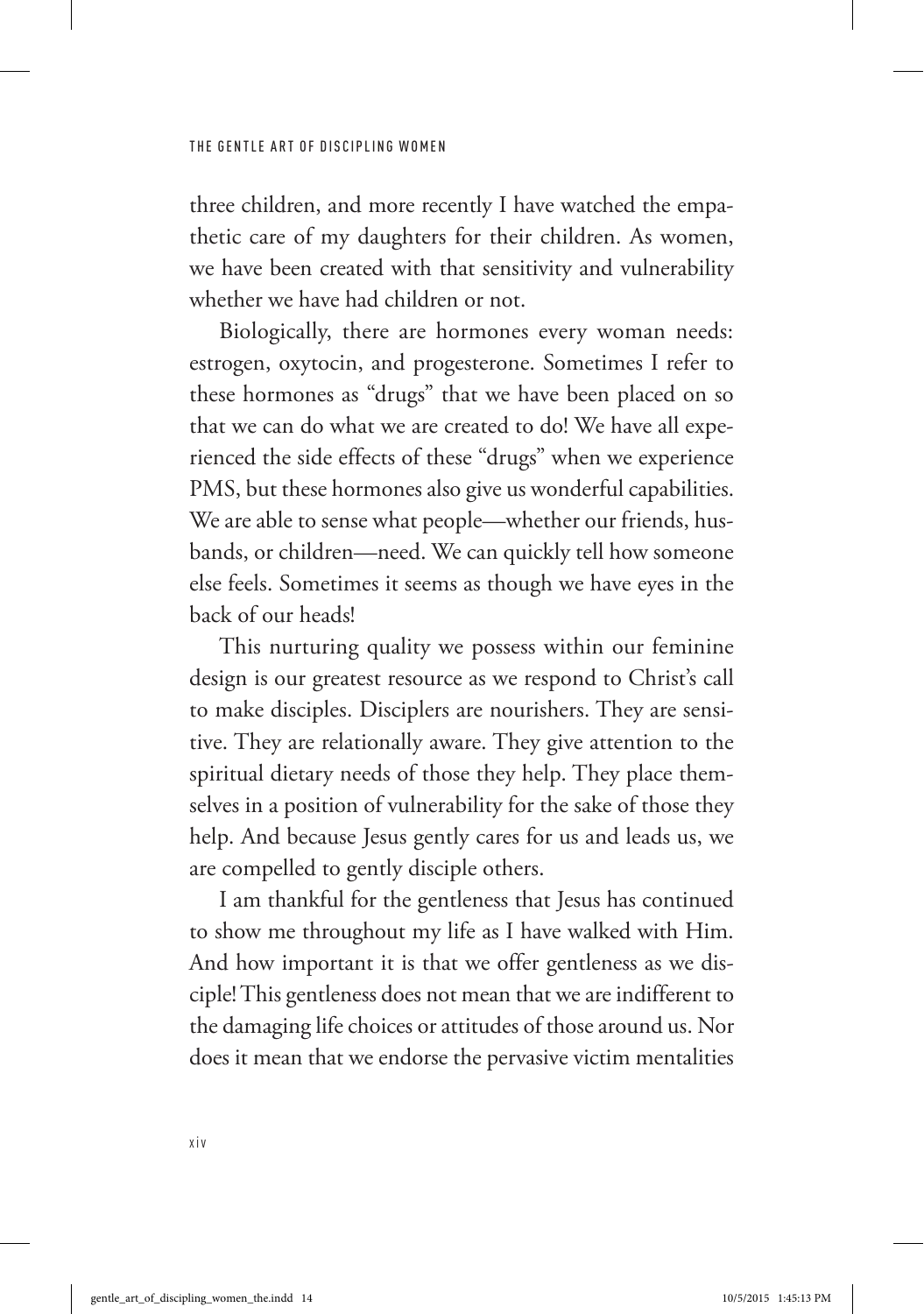present in our culture today that paralyze a woman's growth. But in gentleness, we should show deliberate voluntary kindness and forbearance as we conduct ourselves as disciplers.

#### WHY AN "ART"?

Like art, discipling requires a certain level of skill development. The application of those skills, along with creative acumen, brings discipling to a level of artistry. As artists, we envision the beautiful results of what is being crafted, plan for the results, and contribute to their end. We are fully present with the emerging work of beauty in front of us, even as we work with the finished product constantly in mind. Being flexible and creative as we use the skills we have developed is essential as we trust God for His desired outcome in a woman's life.

As we intentionally develop our skills, we grow in our ability to disciple with confident thoroughness. Relying upon God's Spirit helps us cultivate an awareness of the needs of those we help. And while we are "at work" in a person's life, the ultimate Artist, the Creator of the universe, is accomplishing the true work! God is far more in tune and active with those we are discipling than we could ever hope to be.

LORD, you have seen what is in my heart.

You know all about me.

You know when I sit down and when I get up.

You know what I'm thinking even though

you are far away.

x v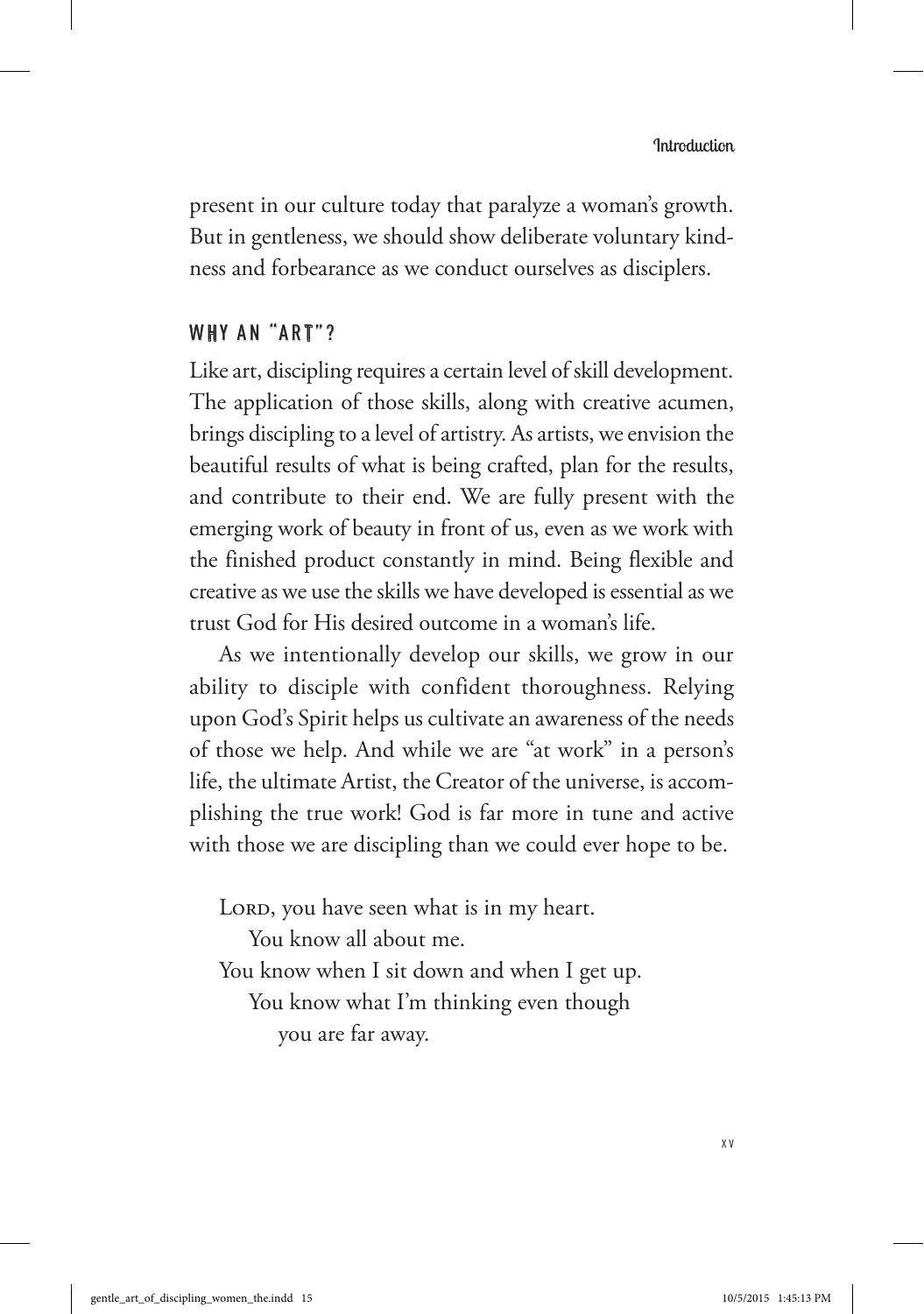#### THE GENTLE ART OF DISCIPLING WOMEN

You know when I go out to work and when I come back home. You know exactly how I live. Lord, even before I speak a word, you know all about it.

You are all around me, behind me and in front of me.

You hold me safe in your hand.

I'm amazed at how well you know me.

It's more than I can understand.

PSALM 139:1-6

#### HOW TO USE THIS BOOK

Today, if we want to grow in Christ, women have so many options! The Sunday morning worship service, Sunday school for adults, Tuesday or Wednesday morning or evening Bible study, the Christmas evangelistic brunch, perhaps a fall or spring retreat, conferences . . . the list goes on.

In my twenties and thirties, I was always involved in women's groups at church. I loved the camaraderie these communities provided as I began raising kids, hunkering down in the marriage relationship, and figuring out what it meant to be a godly woman. The friends I made during these years were priceless and necessary.

But during those years I was especially helped in my growth through a one-on-one discipleship relationship with a woman ten years older than me. She helped me in my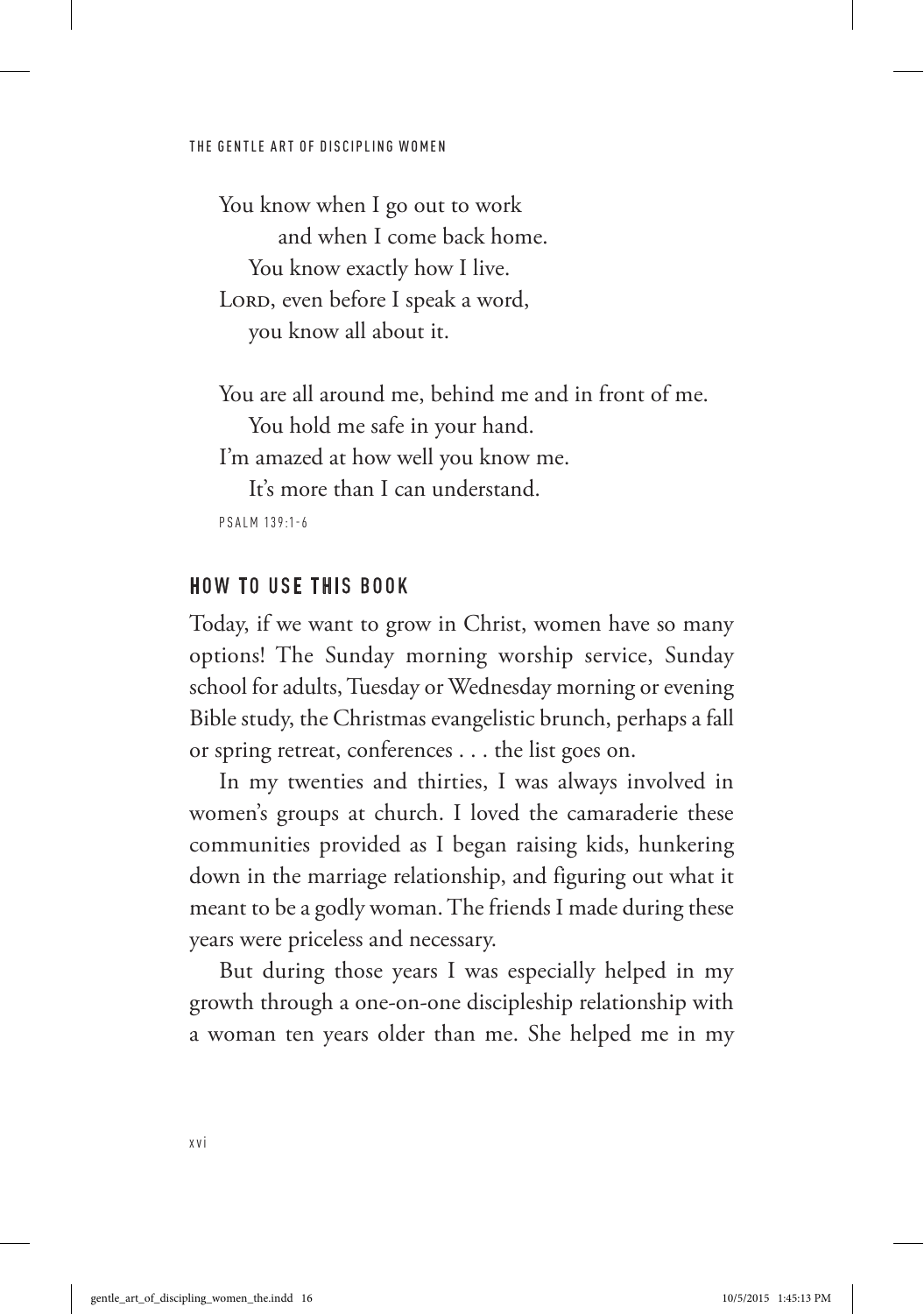personal walk with God, in my understanding of the Word, and in my conviction that I needed to help others know Christ and make Him known. This one-on-one discipleship attention influenced my life choices and helped me make sense of all the other input I was receiving from the pulpit, conference speakers, and Christian friends in Bible study and other groups I attended.

*The Gentle Art of Discipling Women* was written to help women who want to disciple another woman one-on-one. Remember Emily at the beginning of this chapter? If you're like Emily, desiring to disciple someone but unsure where to begin, I would recommend that you go through this book on your own, asking yourself, "Am I grounded in Christ?" and "How do I disciple someone else?" This book will equip the mature Christian who wants to disciple another—but it will also be of help to the woman who wishes to be discipled! If you're like Marcia, desiring to be discipled, you could pick up this book and ask a trusted and respected fellow believer, "Could we read this book together? Can you help me grow as we do so?"

This book can also be used with a small group. Perhaps you have several friends who are full of life and would be great at discipling others. Take a risk and invite them to study this book together. There is a short leader's guide in the back of this book that will give you guidance and confidence to guide others along this journey with you. Walking together through both sections of this book will give all of you a chance to talk about your strengths and weaknesses as His

xvii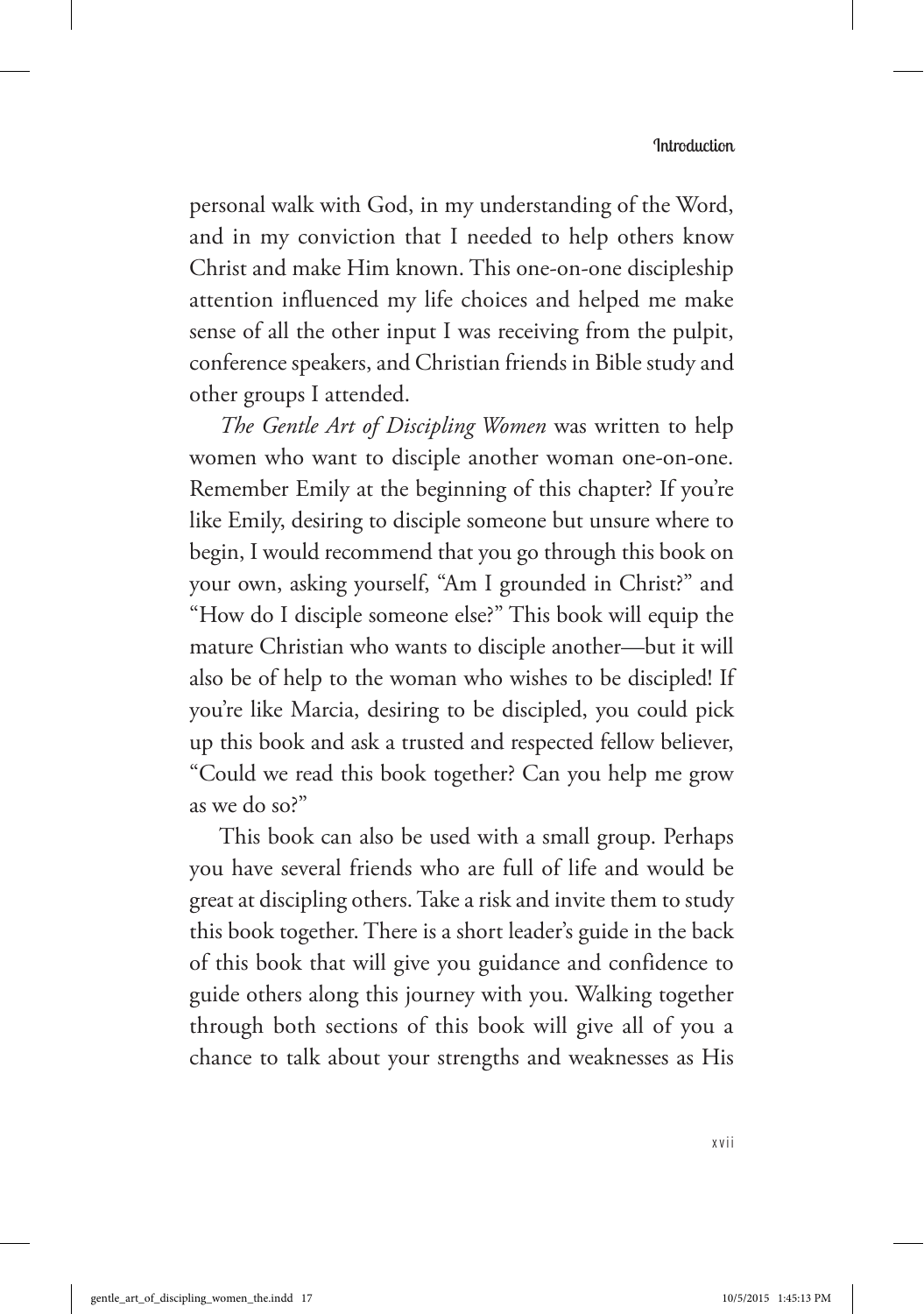#### THE GENTLE ART OF DISCIPLING WOMEN

disciple and to encourage one another as you step out to disciple others. Understanding that we are all in this together is important as we think through the possibilities of discipling! Be encouraged by Psalm 68:11: "The Lord announces the word, and the women who proclaim it are a mighty throng" (niv). Come join the mighty throng and take up the challenge of discipling others!

Do you remember our simple dictionary definition of *discipleship*? Discipleship means accepting and helping to spread the words of Jesus. Both pieces are critical as we step into discipling another woman. So this book is divided into two parts: "Be His Disciple" and "Make a Disciple."

Part 1 is vital: *being* one who authentically follows Christ must always precede stepping out and building into someone else's life. So, in this first section, we will forthrightly consider our own foundation— what we as Jesus' disciples need for our own spiritual health as we walk with Him. These things are our birthright as His daughters!

Take your time to work through the stories, Scripture, and questions in this section. Studying Scripture is a crucial part of both your individual walk with Christ and your journey alongside someone else. Throughout this book, we will dive into Scripture to help us understand key truths about our position in Christ as a disciple and how we are to disciple others. Use a journal to reflect on the questions about Scripture and record your thoughts. The questions are designed to be worked through as you go through each chapter, and you may wish to take a week to go through each

xviii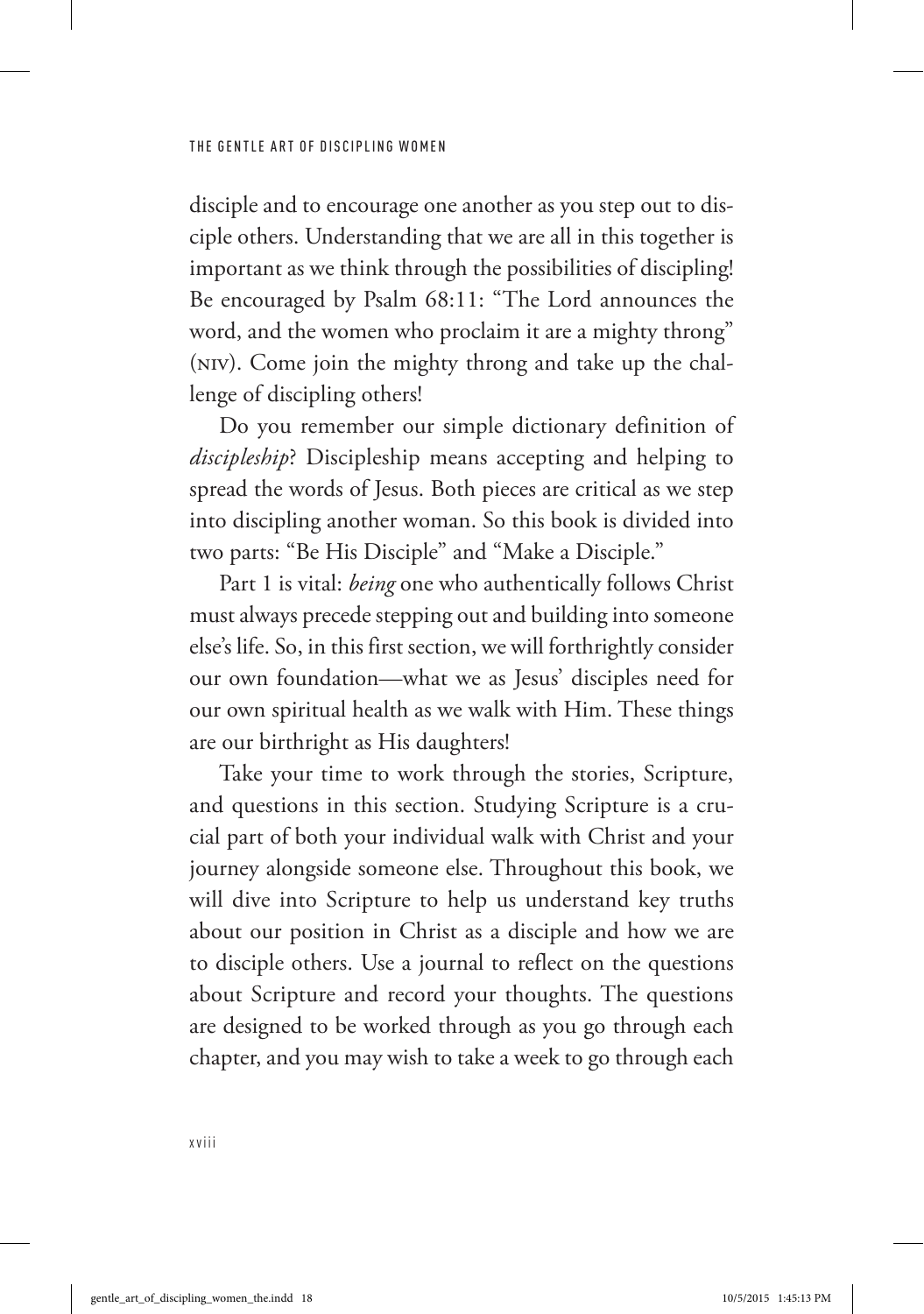#### **Introduction**

chapter to adequately dig into the questions. This part of the book is intended to help you personally, and it can also serve as a powerful study tool with which you can disciple another woman in her understanding of who she is in Christ. I pray that God uses it mightily in your own faith so you may be confident as you set out to disciple others.

Part 2 calls us to boldly consider and step into the broad scope of what it means to be a disciplemaker. We will look at Jesus as our master disciplemaker. We will consider advice on making disciples as we look at the Word as our backdrop. As we work through the Scripture, questions, and challenges together, you will feel empowered and encouraged, understanding that God has given you all you need to disciple others!

God's heart is that we would join Him in the lofty mission of bringing others to Himself and discipling them so that they might go and do the same. As we consider joining Christ's commission upon our lives, let us humbly lean upon Him because He promises to be with us and gently lead us. Step with me into the magnificent challenge of impacting our world through investing in another person!2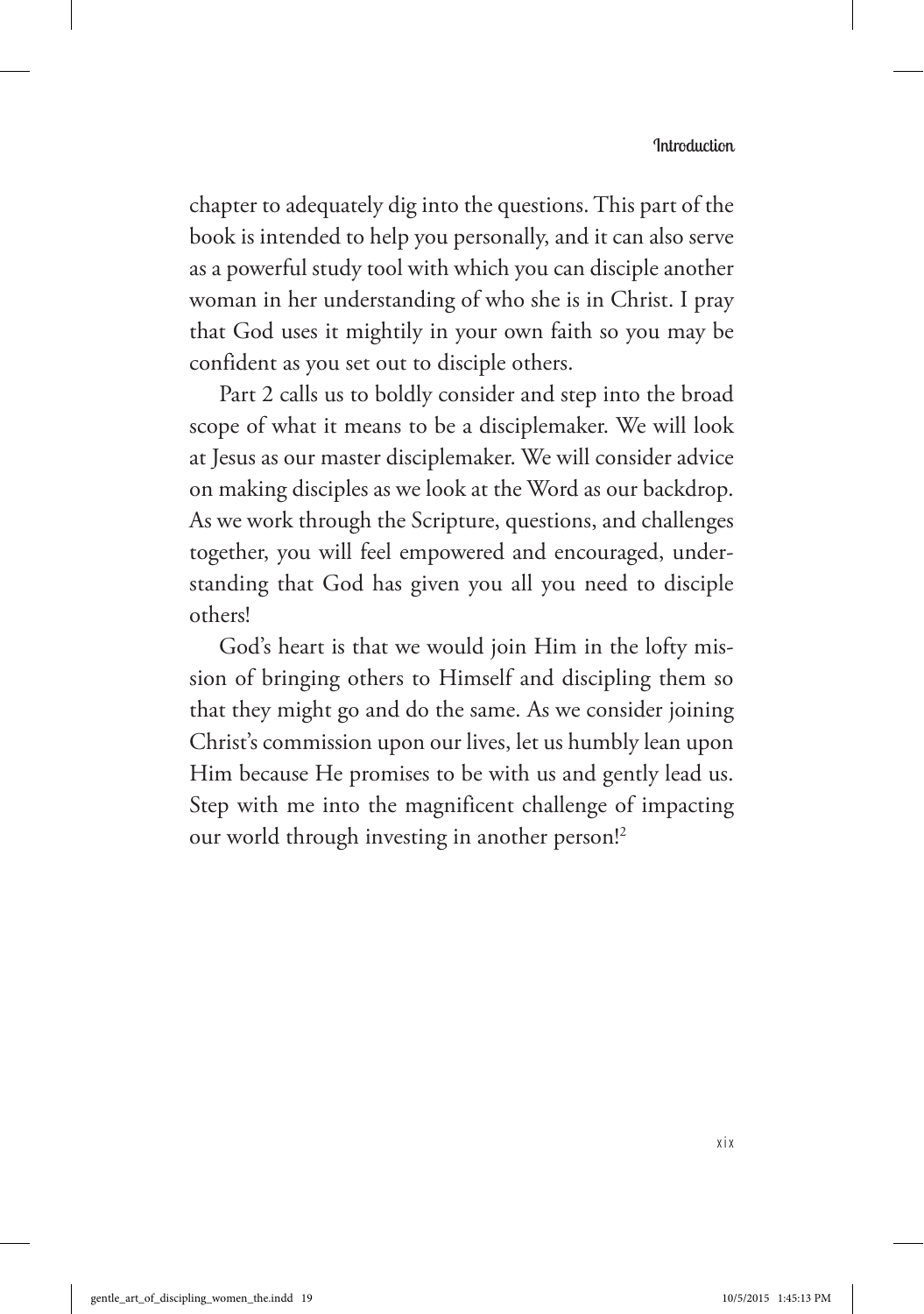## **VART ONE &** *Be His Disciple*

I DON'T CARE who tries to convince us that there are simple formulas for a happy life—life is not easy. If someone says that knowing Christ means painless living, then they are passing on an enormous lie. But do you know what Jesus does promise us? "I have come so they may have life. I want them to have it in the fullest possible way" (John 10:10).

The word Jesus used for *life* in this verse is translated from the Greek word *zoe*:

*Zoe* is distinguished from *bios* (*Strong's*, 979) which refers to physical life or livelihood. Having *bios* allows us to be physically alive, that is to exist. *Zoe* (*Strong's*, 2222) is the nobler word of the two, expressing all of the highest and best which Christ is and which He gives to the saints. *Zoe* is the highest blessedness of the creature.<sup>3</sup>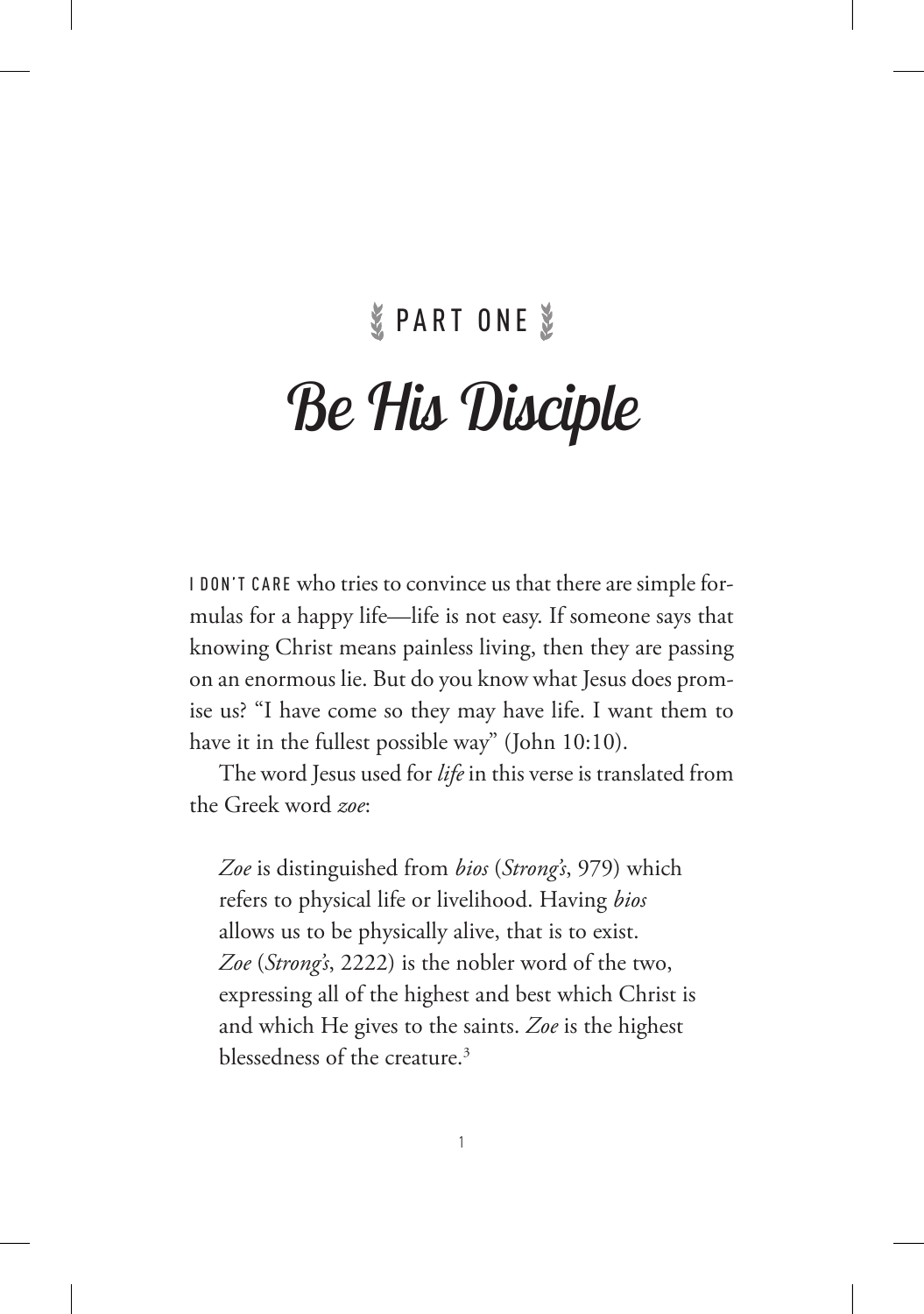We all possess *bios*, but some of us may not be experiencing or living out of the wealth of *zoe*, the life that Christ gives us. Jesus' purpose in coming to earth was not only to die for our sins but to open the way to a life that is full and meaningful. As we examine our foundation of faith in this section, consider: Are we living abundantly, in living color, as Jesus intends—or are we just existing as in a dull black-and-white photo? Are we truly living, or just existing?

#### FOUNDATION

In these first four chapters, we will spend time digging into four foundational realities of our faith:

- We Are Forgiven
- We Are Safe
- We Have Access
- We Are Becoming

These realities are for every follower of Christ, and incredibly important for those of us who want to take up the gentle art of discipling women. As we consider discipling, we need to be assured of our place as His disciple so we pass on that which we know to be true. These four realities flow from the truth of the Word of God and center on the promises we have in Christ. Living in these realities cultivates an authentic faith that will underscore every part of our lives—and will undergird us as we gently offer help and growth to those we disciple.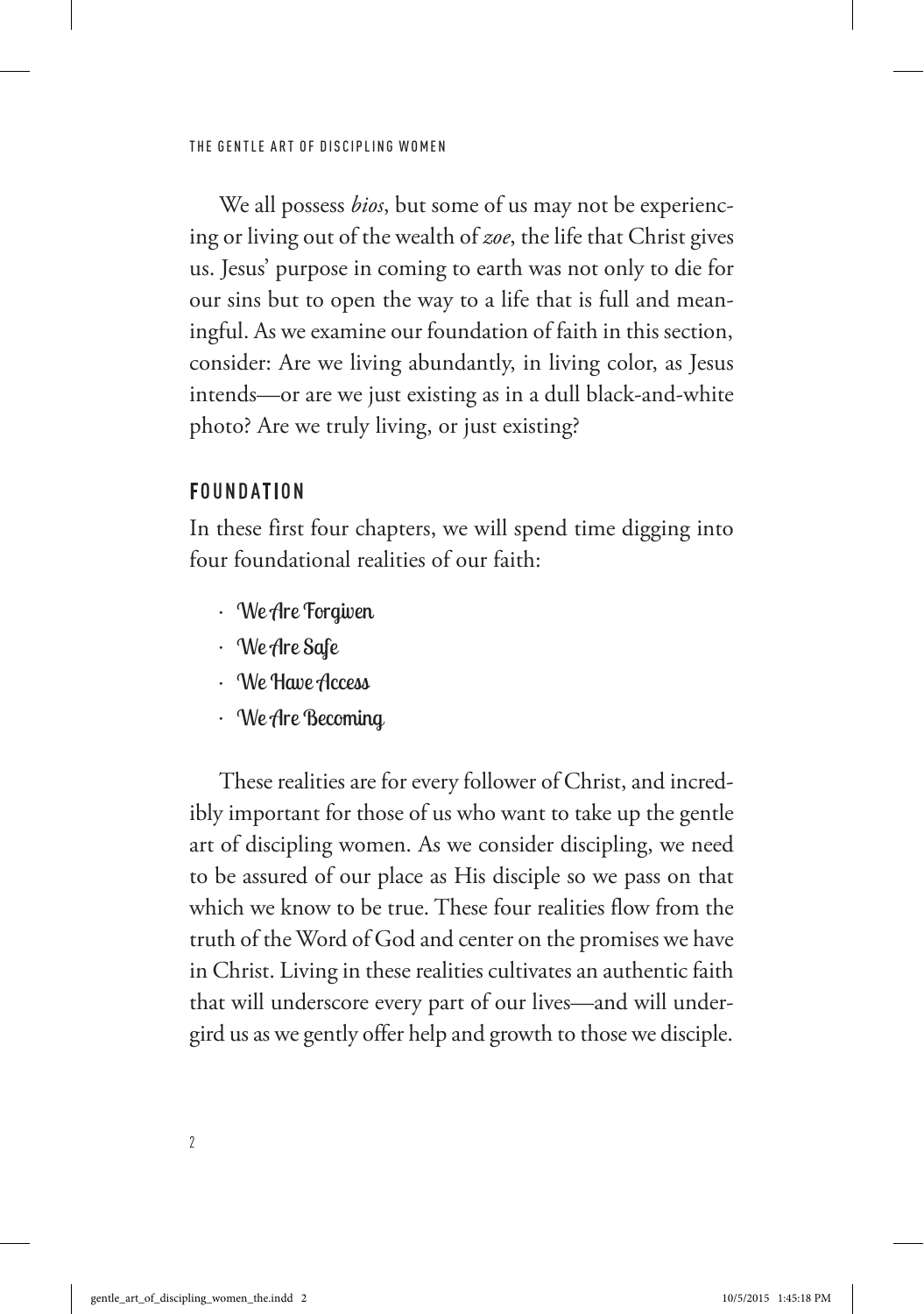**We Are Forgiven:** Knowing that we are forgiven is crucial to a genuine faith, because without knowing the eternal and daily reality of God's forgiveness, we tend to live out a self-serving vacuous existence even as we call ourselves "Christian." Our lives will not center on Christ and joyful obedience to His Word but will merely give Him a compartment or two, allowing us to pretend we're following Christ. When we truly embrace and hinge all that we do on the sacrificial forgiveness of God, then we begin to acknowledge daily how spiritually destitute we are apart from Him. Having this reality firmly established in our hearts will launch us into an ability to care and lead another as we disciple them.

**We Are Safe:** Do you know that you are safe in Christ? Only when we embrace this reality can we walk with Him day by day free from anxiety. Our media- driven world can create fear and panic; it is vital to understand that though we are vulnerable, we are shielded in Christ. As we comprehend this, we can live out of His protection. And from there we bring our strength and conviction to the discipling table. Genuine faith rests upon our consciousness that we are safe because of the trustworthiness of our God, who not only created us but has arranged for us an eternal home.

**We Have Access:** Most of us live inside stressful, active, overwhelming schedules, under the burden of a myriad of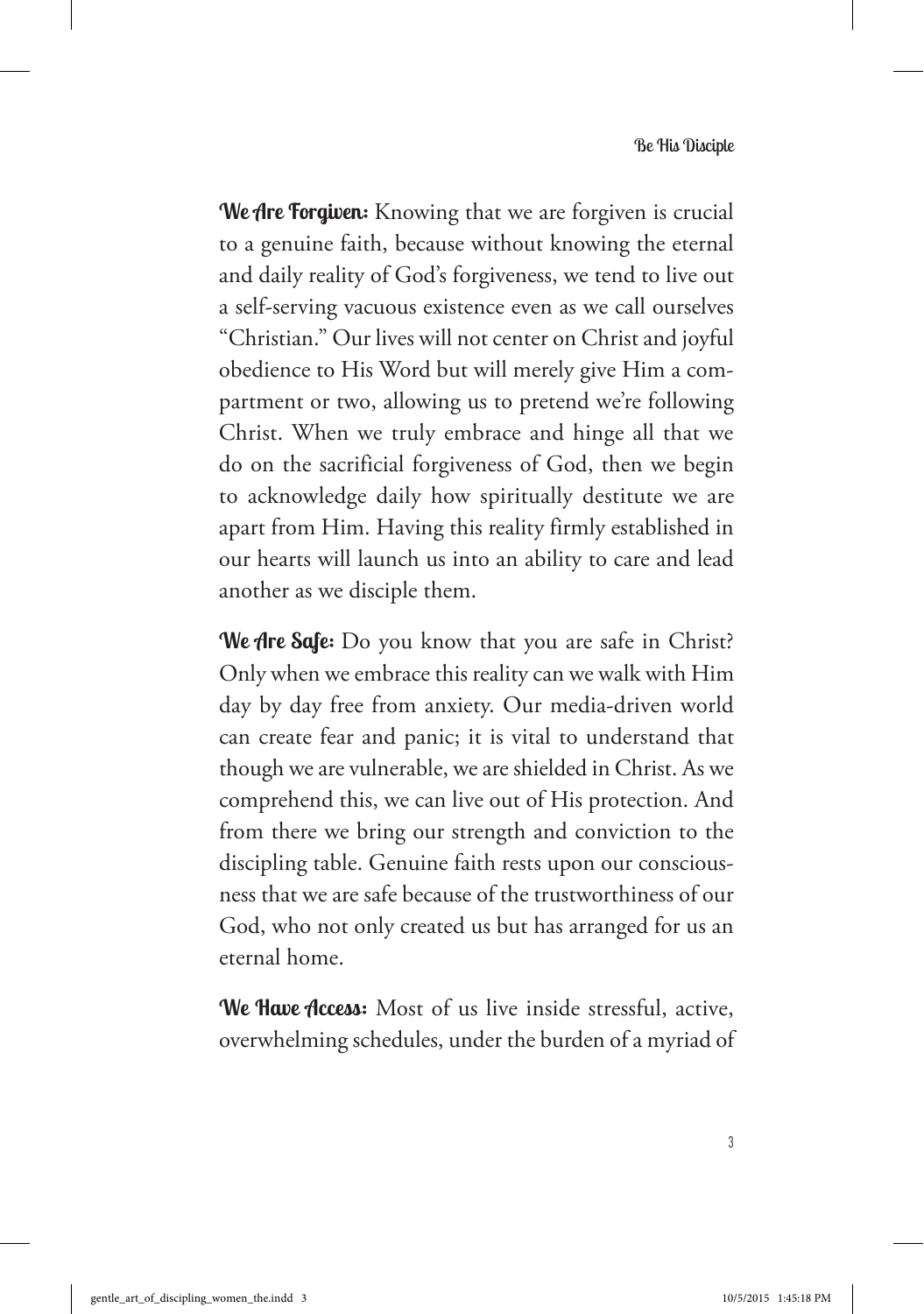expectations. Cultivating intimacy with Christ is imperative. In the protection of our daily connection to Him, we can not only survive but thrive above the cacophony that surrounds us. As we set out to disciple other women, this reality will extend blessing into the lives of those we help.

**We Are Becoming:** The truth that "we are becoming" impacts how we perceive every circumstance of our lives. Christ makes no mistakes. We are the work in progress of a loving God, and He intends to complete His work in us. The abundant life that Jesus promises involves His personal and loving invasion into our spirits as He matures our character to wholly reflect Himself. As we come alongside another woman, we will have empathy and understanding for her life circumstances and relationships—because we are also in the process of becoming.

The pursuit of a genuine faith requires that we, with vulnerability and honesty, open ourselves to Christ, anticipating growth that takes us out of our comfort zone. And as we engage in this study with other women, we have the opportunity to encourage and challenge one another on the journey.

4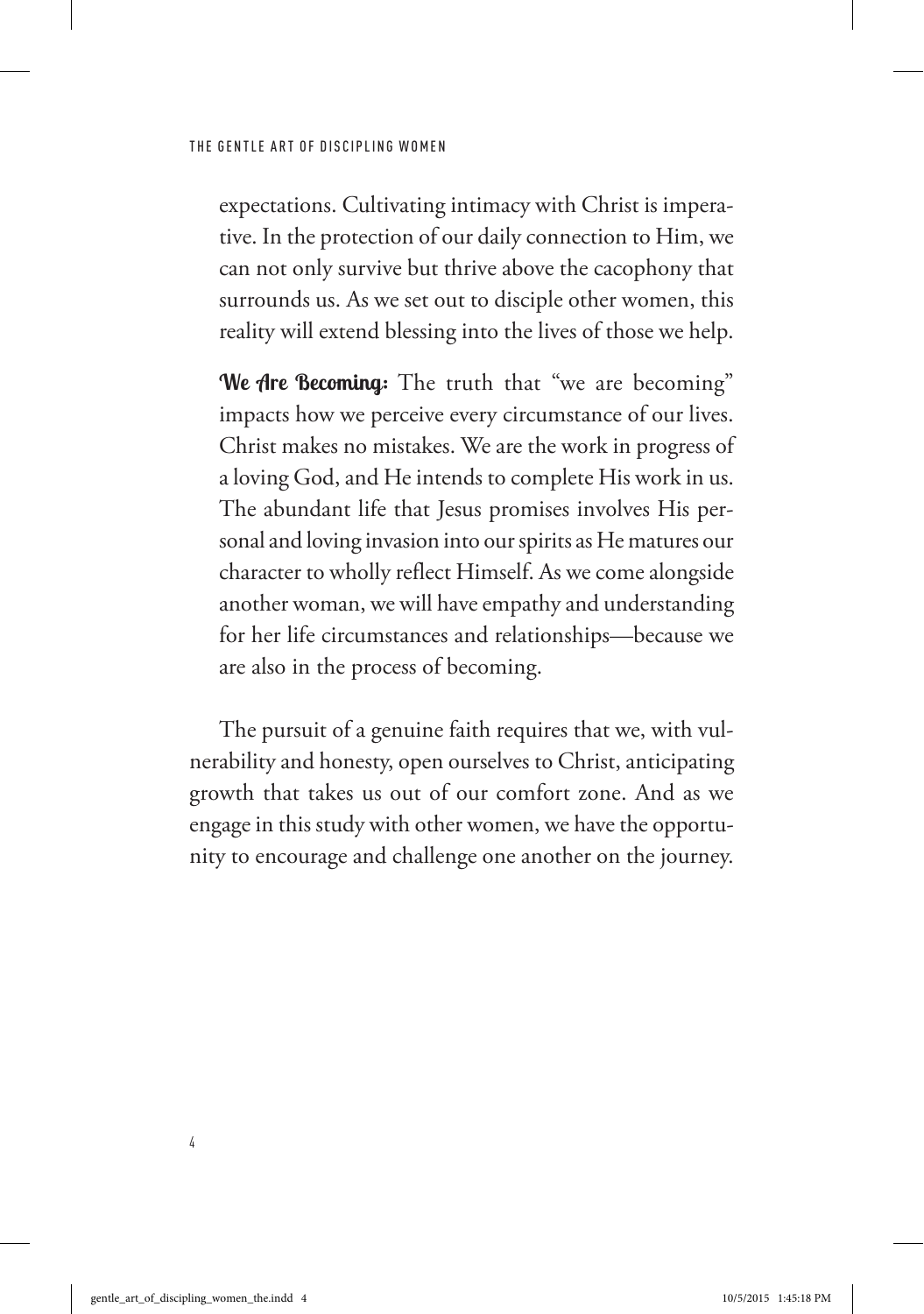## **VERT TWO**

## *Make a Disciple*

WHEN I FIRST ENGAGED in discipling women one-on-one, I always had to work through my own sense of inadequacy. I still feel a variety of misgivings to this day.

- Am I giving her what God says she needs? Or what she wants? Or what I want?
- Am I loving her and relating to her in the way God wants me to? And in a way that is helpful in each of our capacities and seasons of life?
- Am I aware of her struggles, concerns, fears, and hopes?
- Did I bring enough structure, enough relationship, enough prayer, enough of the Word when I met with her today? Did I talk too much?
- She didn't seem excited. What about her lack of interest?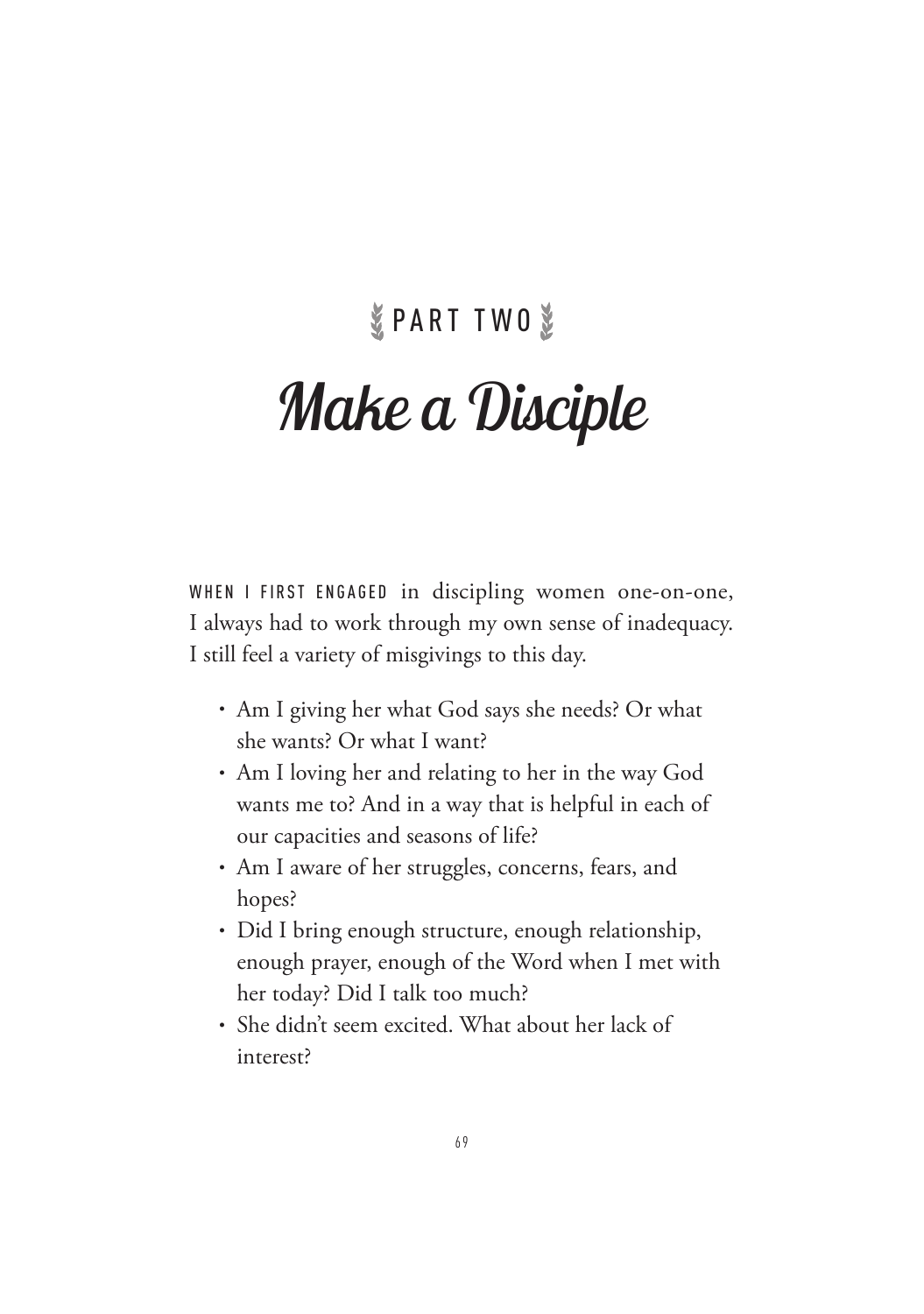- What about keeping track of what we have talked about and what she asked me to pray for?
- Am I praying enough for her?

Up until this point in our study of the gentle art of discipling women, we've been reminding ourselves of who we are in Jesus Christ for a very important reason: because only when we are secure in our relationship with Him can we truly find our footing as a discipler of women. We must answer this question: "Am I stepping into a God- ordained, Godempowered supernatural activity?" If we are— and indeed we are!—then we can rest in the One who will carry us as we disciple another woman. When we lose sight of this core truth about discipling, we will quickly turn and focus on our many inadequacies—and they will explode in our hearts and minds like shrapnel from a land mine.

We need to remember four distinct truths if we want to disciple women:

1. Making disciples is not a human idea. It is God's idea. When Jesus gathered His eleven disciples together after His resurrection and prior to His ascension, He appointed them to "go and make disciples" (Matthew 28:19). What amazing parting words! Along with those followers we have been especially invited into what God is already doing in the lives of women as we seek to disciple them.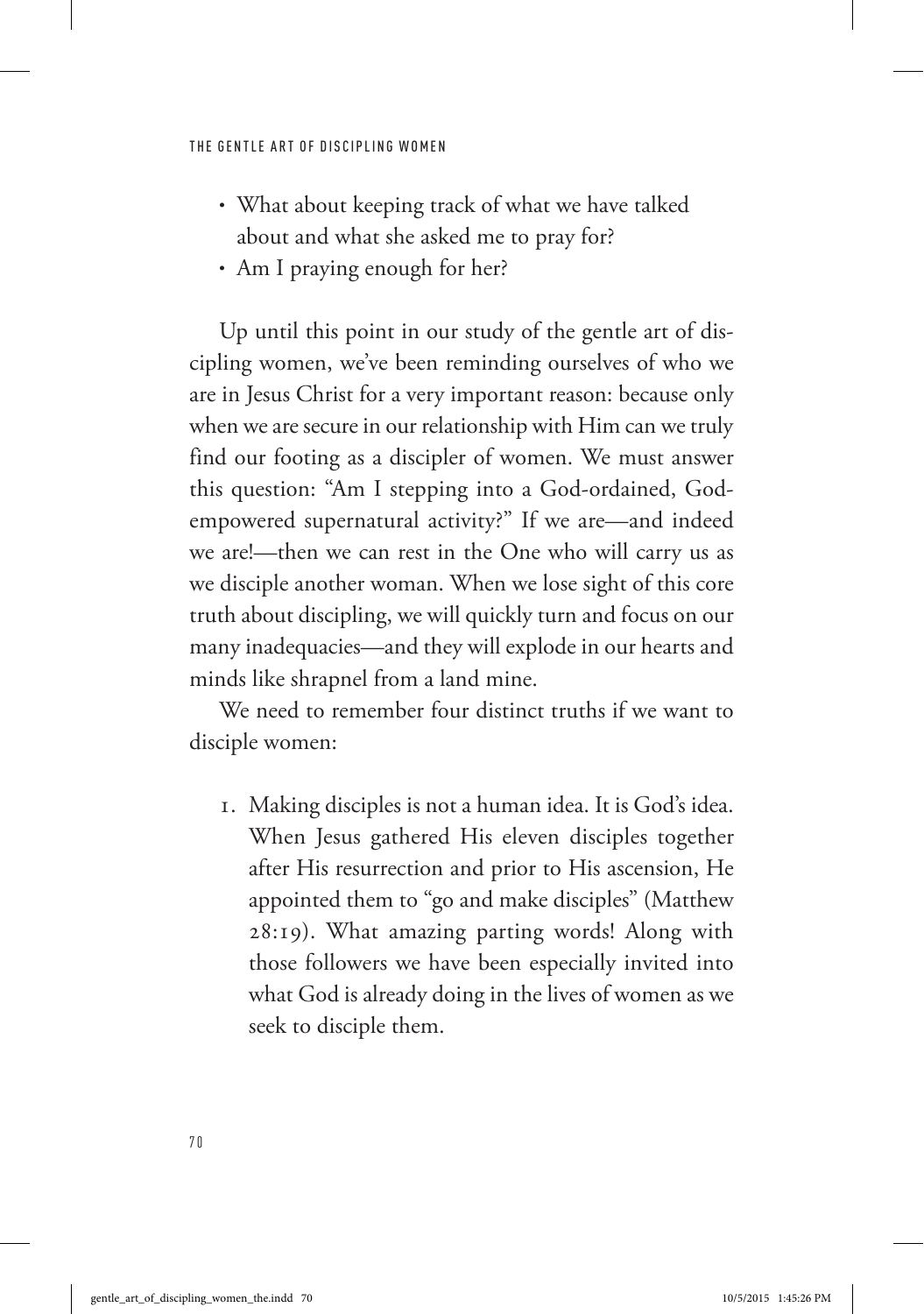2. At the core of discipling is a supernatural attachment. God involves Himself within the heart and life of the one we disciple. Remember our Webster definition of *discipleship* in the introduction of this book? Though helpful, it misses this crucial aspect of the discipling relationship. The Greek word Jesus used when He said, "Go and make disciples" is *matheteuo*. *Matheteuo* must be distinguished from the verb *matheo*, which was a common Greek word of the day. The word *matheo*, which is not found in the New Testament, means to solely learn without any attachment to the teacher who teaches. *Matheteuo*, by contrast, means not only to learn but to *become attached* to one's teacher and become his follower in doctrine and conduct of life.<sup>14</sup> For me, this word *matheteuo* completely separates discipling from any other mode of schooling or training. In college our professors practiced *matheo* with us. They were teachers who taught us, but they did not want (nor did we want) any "attachment" to them. As disciplers, however, we have the goal of attachment as we gently engage with those we help.

So are we saying we want those we disciple to attach to *us*? Absolutely not! As we build a relationship and invest in someone it is not uncommon that some *might* subtly attach to us, and we need to be wary of letting that happen. Amy Carmichael, missionary to India for fifty-five years, knew this tendency: "If I slip into the place that can be filled by Christ alone,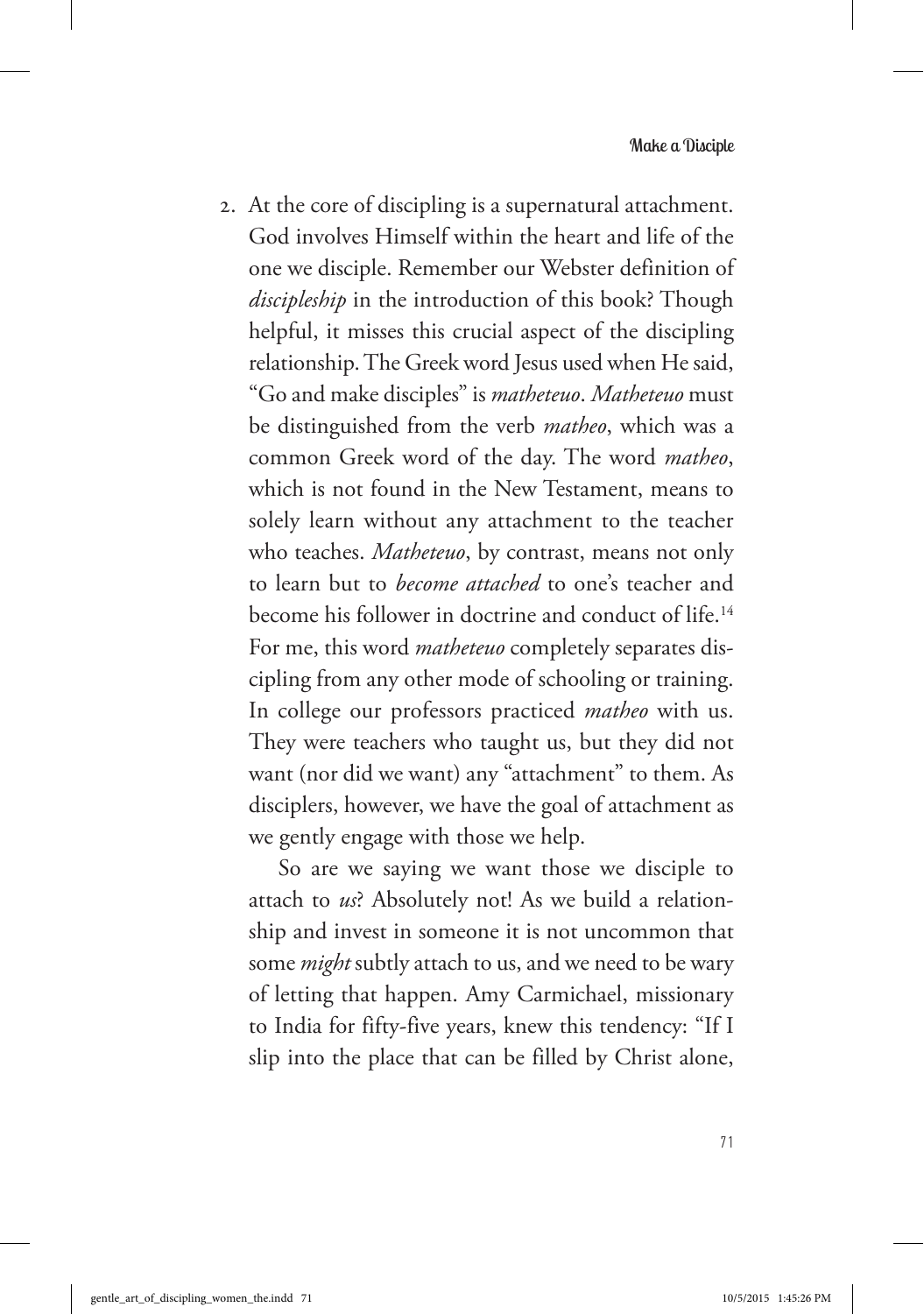making myself the first necessity to a soul instead of leading it to fasten upon Him, then I know nothing of Calvary love."15 We desire the one we disciple to attach to the One we are both following: Jesus! Our role as discipler is to breed healthy attachment to Jesus.

3. As disciplers we are colaborers with God. We must correctly view ourselves this way when we disciple someone. Discipling another is never about us. In 1 Corinthians 3:3-9 Paul admonished those of the Corinthian church who distinguished themselves as followers of Paul or Apollos— because, though Paul and Apollos labored among the people of that church, it was God who made them grow.

This mentality should affect everything about my engagement as a discipler. For example, I must ally myself with God through prayer as I discern what I should be sharing with someone. I should not share only that which has changed my life (though there is a place for that). Even as I continue to meet with someone over a period of time, I must remain in alliance with God over their needs and growth, for it is God who makes them grow! This reality of discipling another frees me up in so many ways.

4. Making the choice to disciple women is a matter of obedience. Christ's words to His followers in Matthew 28:18-20 are not a suggestion. He is about to leave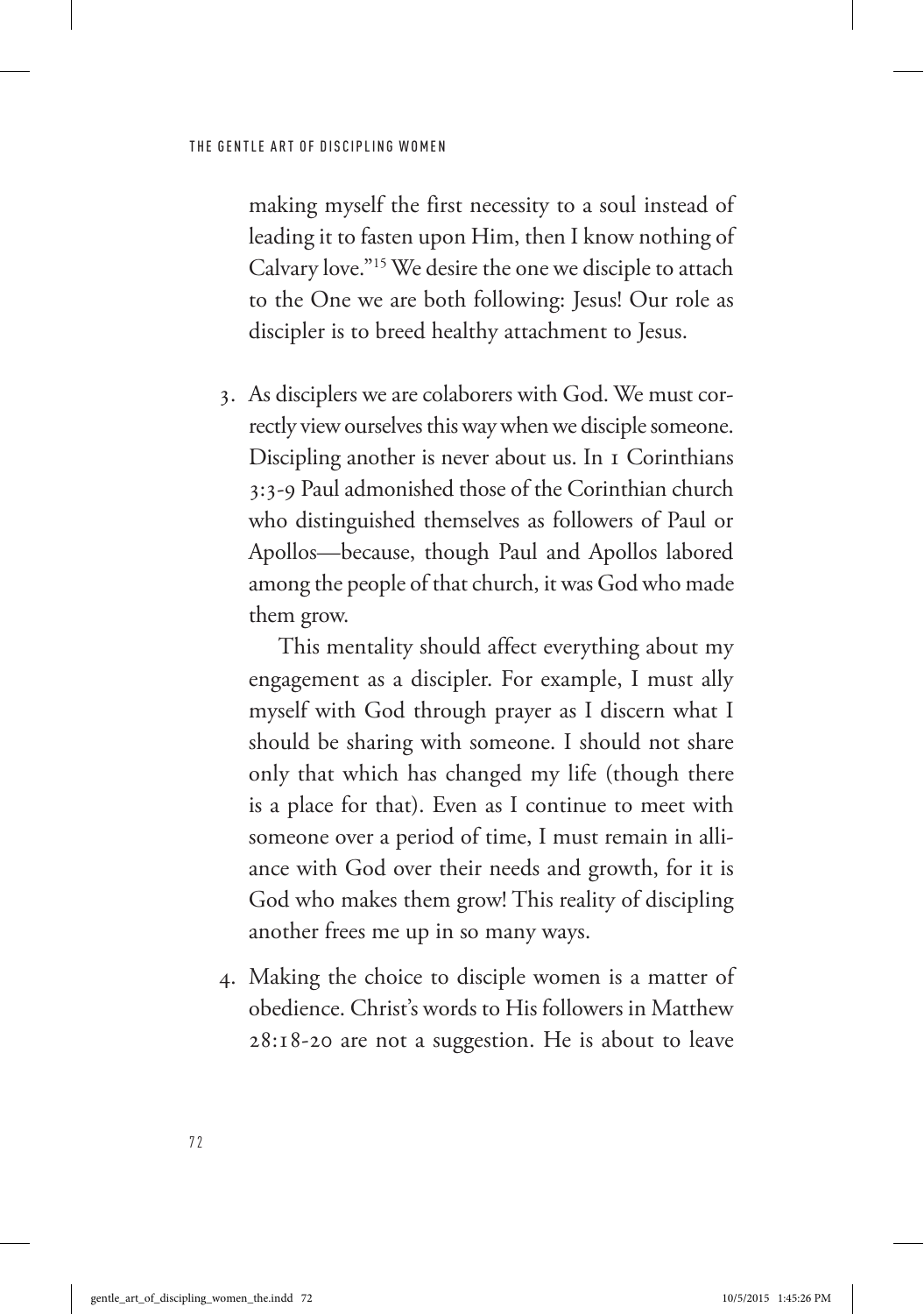them—and His words are brimming with insight into His vision for reaching the nations. He promises His authority and presence to those who carry out this command. As His daughter I want to obey Him. The beauty of this is that Jesus has not asked us to obey Him and do something without His complete assistance. As we obey Him we grow in the realization that His invitation is not to an impossible task but to a way of life!

#### WHAT DOES MAKING DISCIPLES LOOK LIKE?

A lot of times we use interchangeable terms for discipling like *mentoring*, *life coaching*, going to a *spiritual director*, or *counseling*. But discipling differs from these other relationships in some key ways. The main difference is wrapped up in the purpose and objective for the relationship.

**Mentoring** can mean a lot of things: all the way from helping someone to learn to cook, organize their home, raise kids, or play golf!

**Life coaching** typically involves focused help in career or personal challenges.

Going to a **spiritual director** involves self-focused interaction as one encounters the divine. A spiritual director usually charges an hourly fee.

**Counseling** targets certain aspects of one's personal, social, or psychological needs. A counselor also usually charges an hourly fee.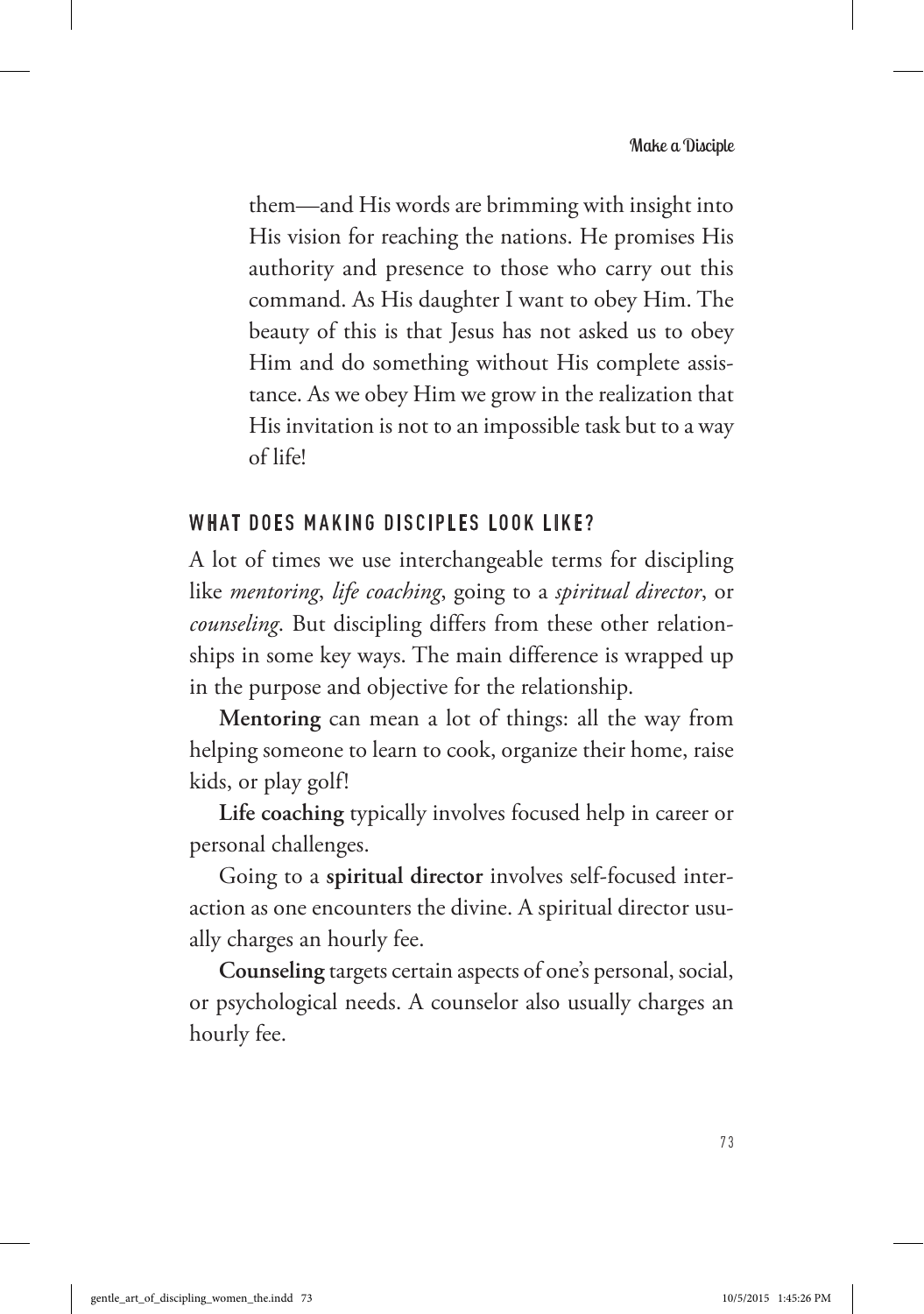But as we disciple, our primary purpose is to come alongside the one we are discipling and intentionally build into her life as we share life, prayer, and His Word. Disciplemaking also includes the hope that the one we disciple also will eventually disciple someone else. Paul gave us this intentional vision in 2 Timothy 2:2: "You have heard me teach in front of many witnesses. Pass on to people you can trust the things you've heard me say. Then they will be able to teach others also."

Discipling is not a job we are hired to do or make money from. The choice to disciple others flows from our relationship with Jesus. This is where the true riches of the relationship come from. Matthew 10:8 offers us the posture we are to maintain as we disciple someone: "You have received freely, so give freely."

We have the opportunity to be generous from our heart as we disciple those God brings to us.

#### AM I QUALIFIED TO DISCIPLE?

A lot of us think of the following passage from the book of Titus when it comes to the idea of discipling women:

Teach the older women to live in a way that honors God. They must not slander others or be heavy drinkers. Instead, they should teach others what is good. These older women must train the younger women to love their husbands and their children,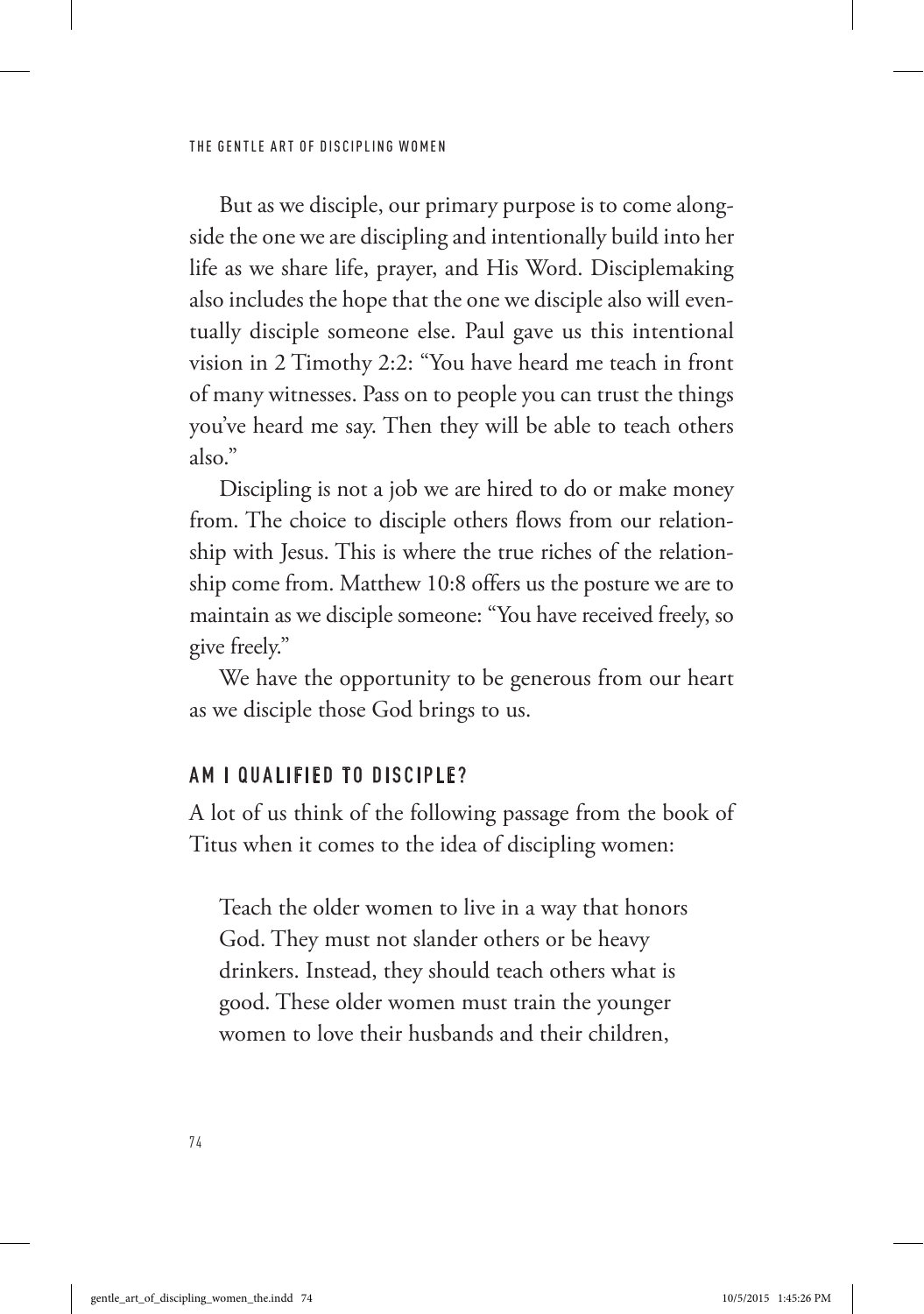to live wisely and be pure, to work in their homes, to do good, and to be submissive to their husbands. Then they will not bring shame on the word of God. TITUS 2:3-5, NLT

But what does it really mean to be an older woman? During the time of Jesus, the average life span of a woman was thirty-four years. So, then, who might be considered "older women" today? Every woman, no matter what her age, who is just barely a step ahead of another woman in her walk with Christ is an "older woman" and has the raw material to help another grow. Chances are that describes you! Know that God as already given you everything you need as you step into this art of discipling another woman.

#### GETTING PRACTICAL

Every artist needs to achieve excellence in the use of tools and skills required for their art—and since disciplemaking is an art, we need the proper tools and to develop the skills of our craft! In this second half of the book, we're going to dig into some practical questions about the discipling relationship, concentrating on the needed skills and practices of discipling:

- How do we create a life-giving atmosphere?
- Whom do we help?
- What do we share?
- How does discipling one-on-one actually work?